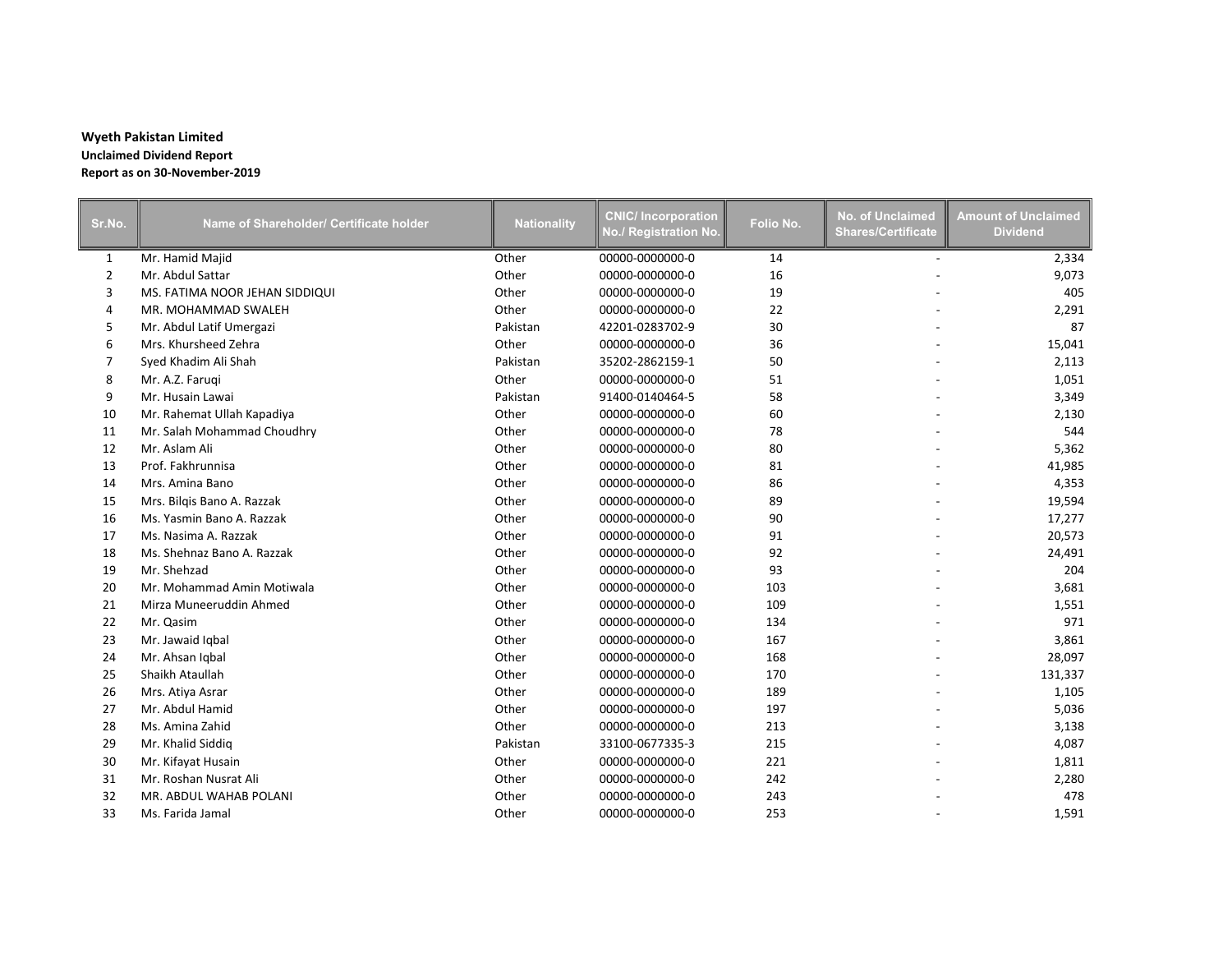| Sr.No. | Name of Shareholder/ Certificate holder | <b>Nationality</b> | <b>CNIC/Incorporation</b><br>No./ Registration No. | Folio No. | No. of Unclaimed<br><b>Shares/Certificate</b> | <b>Amount of Unclaimed</b><br><b>Dividend</b> |
|--------|-----------------------------------------|--------------------|----------------------------------------------------|-----------|-----------------------------------------------|-----------------------------------------------|
| 34     | Ms. Saleema Habib                       | Other              | 00000-0000000-0                                    | 264       | $\overline{\phantom{a}}$                      | 6,758                                         |
| 35     | Mr. M. Shafiq Siddiqi                   | Other              | 00000-0000000-0                                    | 284       |                                               | 1,105                                         |
| 36     | Mr. Iftikhar Ahmad Malik                | Other              | 00000-0000000-0                                    | 291       |                                               | 1,365                                         |
| 37     | Miss Shahnaz Fatima                     | Other              | 00000-0000000-0                                    | 299       |                                               | 1,328                                         |
| 38     | Mrs. Shaista Ahsan Ali                  | Pakistan           | 42101-1003529-4                                    | 308       |                                               | 3,276                                         |
| 39     | Mr. Mohammad Saleem Qazi                | Other              | 00000-0000000-0                                    | 321       |                                               | 3,809                                         |
| 40     | MR. ABDUL SATTAR                        | Other              | 00000-0000000-0                                    | 322       |                                               | 4,699                                         |
| 41     | MR. MOHAMMAD AYUB CHAUDHRY              | Other              | 00000-0000000-0                                    | 369       |                                               | 749                                           |
| 42     | Mr. Ashraf                              | Other              | 00000-0000000-0                                    | 388       |                                               | 717                                           |
| 43     | Mr. Munawar Husain                      | Other              | 00000-0000000-0                                    | 390       |                                               | 5,117                                         |
| 44     | Mr. Abdullah Khan                       | Other              | 00000-0000000-0                                    | 393       |                                               | 2,379                                         |
| 45     | Ms. Rukhsana                            | Other              | 00000-0000000-0                                    | 400       |                                               | 971                                           |
| 46     | Mr. Mohamed Jamil                       | Other              | 00000-0000000-0                                    | 420       |                                               | 27,280                                        |
| 47     | Mr. Ageel                               | Other              | 00000-0000000-0                                    | 428       |                                               | 5,123                                         |
| 48     | Ms. Rafigunnisa Ansari                  | Other              | 00000-0000000-0                                    | 437       |                                               | 11,047                                        |
| 49     | MS. SHEHNAZ KARIM                       | Other              | 00000-0000000-0                                    | 439       |                                               | 1,144                                         |
| 50     | Mr. Zafarullah Khan                     | Other              | 00000-0000000-0                                    | 447       |                                               | 3,000                                         |
| 51     | Mr. Abdul Rashid                        | Other              | 00000-0000000-0                                    | 457       |                                               | 8,213                                         |
| 52     | Ms. Surrya Khatoon                      | Other              | 00000-0000000-0                                    | 495       |                                               | 2,172                                         |
| 53     | Ms. Meher Afroz                         | Other              | 00000-0000000-0                                    | 496       |                                               | 2,172                                         |
| 54     | Mr. Khalid Mohamed                      | Other              | 00000-0000000-0                                    | 502       |                                               | 657                                           |
| 55     | MR. MUHAMMAD AMIN A. SATTAR             | Other              | 00000-0000000-0                                    | 504       |                                               | 478                                           |
| 56     | MS. SHER BANOO AMIN                     | Other              | 00000-0000000-0                                    | 505       |                                               | 1,290                                         |
| 57     | MR. FIROZ MUHAMMAD AMIN                 | Other              | 00000-0000000-0                                    | 506       |                                               | 412                                           |
| 58     | Mr. M. Saeed Barry                      | Other              | 00000-0000000-0                                    | 516       |                                               | 5,796                                         |
| 59     | Dr. Nighat Parwaiz                      | Other              | 00000-0000000-0                                    | 518       |                                               | 32,036                                        |
| 60     | Mr. Minoo R. Patel                      | Other              | 00000-0000000-0                                    | 532       |                                               | 1,302                                         |
| 61     | Mr. Mohammed Abdullah                   | Other              | 00000-0000000-0                                    | 536       |                                               | 1,105                                         |
| 62     | Choudhry Amir Ali                       | Other              | 00000-0000000-0                                    | 542       |                                               | 4,419                                         |
| 63     | Mr. H.P. Das Gupta                      | Other              | 00000-0000000-0                                    | 550       |                                               | 2,319                                         |
| 64     | Syed Ahmed Husain                       | Other              | 00000-0000000-0                                    | 555       |                                               | 3,314                                         |
| 65     | Ms. Farida                              | Other              | 00000-0000000-0                                    | 556       |                                               | 1,134                                         |
| 66     | Mr. Tariq Usman                         | Other              | 00000-0000000-0                                    | 558       |                                               | 1,495                                         |
| 67     | Mr. Sadruddin                           | Other              | 00000-0000000-0                                    | 559       |                                               | 7,174                                         |
| 68     | Ms. Naeema Siddiqui                     | Other              | 00000-0000000-0                                    | 562       |                                               | 16,012                                        |
| 69     | Mr. Noor Mohammad                       | Other              | 00000-0000000-0                                    | 573       |                                               | 24,905                                        |
| 70     | Mr. Sohail Ahmed Khan                   | Other              | 00000-0000000-0                                    | 575       |                                               | 3,608                                         |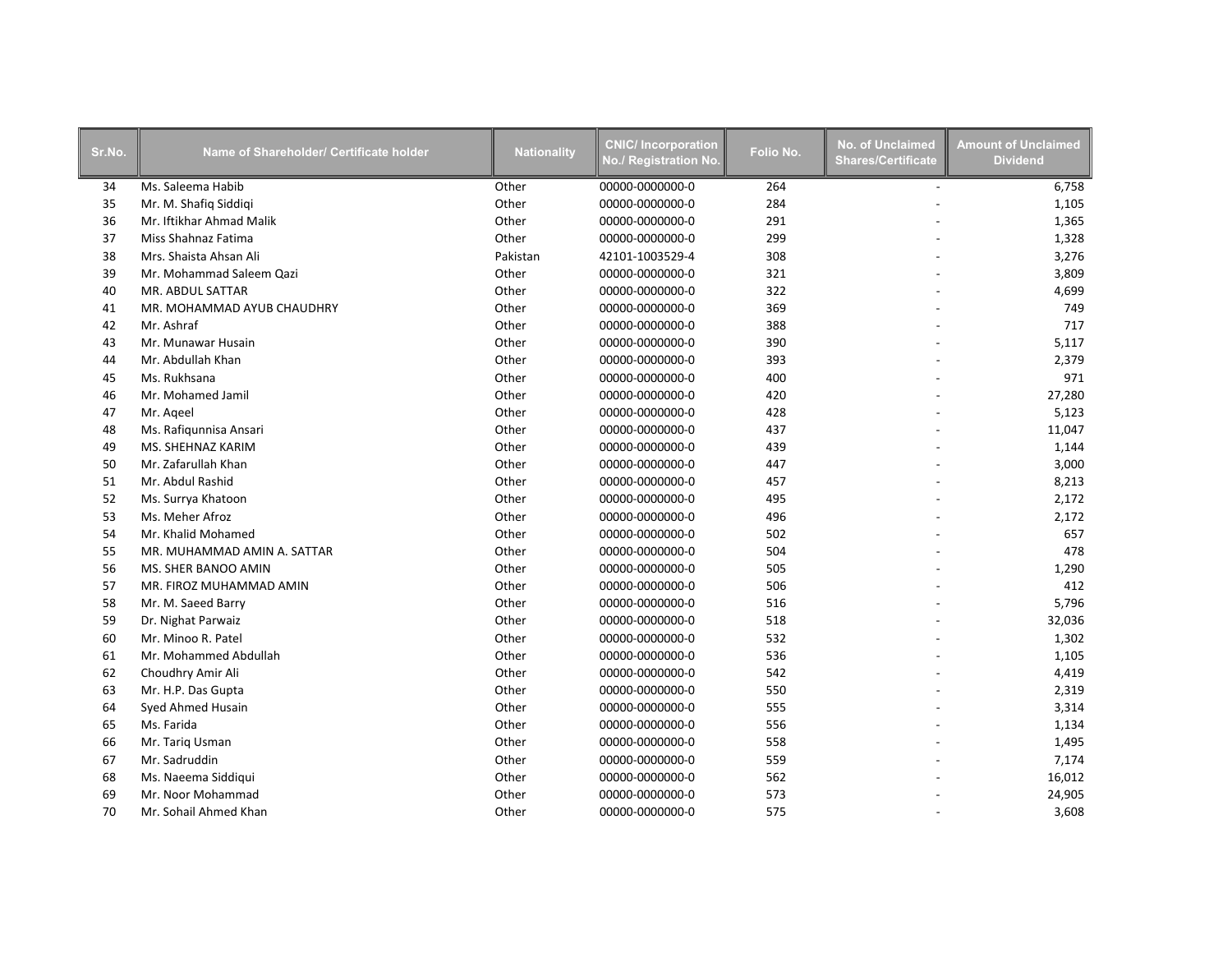| Sr.No. | Name of Shareholder/ Certificate holder | <b>Nationality</b> | <b>CNIC/Incorporation</b><br>No./ Registration No. | Folio No. | <b>No. of Unclaimed</b><br><b>Shares/Certificate</b> | <b>Amount of Unclaimed</b><br><b>Dividend</b> |
|--------|-----------------------------------------|--------------------|----------------------------------------------------|-----------|------------------------------------------------------|-----------------------------------------------|
| 71     | Mrs. Zakia Siddiqui                     | Other              | 00000-0000000-0                                    | 576       | $\overline{\phantom{a}}$                             | 16,012                                        |
| 72     | Syed Hasan Asif                         | Other              | 00000-0000000-0                                    | 580       |                                                      | 504                                           |
| 73     | Ms. Sabiha Yasmen                       | Other              | 00000-0000000-0                                    | 581       |                                                      | 1,947                                         |
| 74     | Mrs. Shahnaz Fatima                     | Other              | 00000-0000000-0                                    | 589       |                                                      | 1,105                                         |
| 75     | MR. MASOOD AHMED                        | Other              | 00000-0000000-0                                    | 601       |                                                      | 9,397                                         |
| 76     | Mr. Zahir-Ul-Islam                      | Other              | 00000-0000000-0                                    | 602       |                                                      | 1,311                                         |
| 77     | Ms. Shahla Shahab                       | Pakistan           | 42201-4090854-0                                    | 618       |                                                      | 31,021                                        |
| 78     | Mrs. Shahla Asim                        | Other              | 00000-0000000-0                                    | 621       |                                                      | 4,709                                         |
| 79     | Mr. Ejaz Ahmed Nasri                    | Other              | 00000-0000000-0                                    | 626       |                                                      | 187                                           |
| 80     | MR. ZAHID MUHAMMAD AMIN                 | Other              | 00000-0000000-0                                    | 662       |                                                      | 478                                           |
| 81     | Mr. Abdul Sattar Oosman                 | Other              | 00000-0000000-0                                    | 666       |                                                      | 134                                           |
| 82     | Mr. Farooq Osman                        | Other              | 00000-0000000-0                                    | 667       |                                                      | 134                                           |
| 83     | Mr. Iqbal Tar Mohammad                  | Other              | 00000-0000000-0                                    | 668       |                                                      | 942                                           |
| 84     | Mrs. Shenila Hanif Oosman               | Other              | 00000-0000000-0                                    | 669       |                                                      | 134                                           |
| 85     | Mr. Soiab Arif                          | Other              | 00000-0000000-0                                    | 670       |                                                      | 134                                           |
| 86     | Mr. Saeed Khan                          | Other              | 00000-0000000-0                                    | 673       |                                                      | 9,837                                         |
| 87     | Mr. Kamal Ilahi                         | Other              | 00000-0000000-0                                    | 685       |                                                      | 3,699                                         |
| 88     | Miss Nargis Banu                        | Other              | 00000-0000000-0                                    | 688       |                                                      | 4,965                                         |
| 89     | Mr. Mohammad Yusaf Longi                | Other              | 00000-0000000-0                                    | 692       |                                                      | 16,012                                        |
| 90     | Haji Salim Lakhani                      | Other              | 00000-0000000-0                                    | 697       |                                                      | 3,608                                         |
| 91     | Syed Qamar Jalil                        | Other              | 00000-0000000-0                                    | 699       |                                                      | 3,913                                         |
| 92     | Mr. Atiq A. Quershi                     | Other              | 00000-0000000-0                                    | 704       |                                                      | 10,136                                        |
| 93     | Mr. Khalid                              | Other              | 00000-0000000-0                                    | 705       |                                                      | 5,619                                         |
| 94     | Mir Zafar Hassan                        | Other              | 00000-0000000-0                                    | 708       |                                                      | 886                                           |
| 95     | Mr. Shahid Hussain Khokhar              | Pakistan           | 37405-6617172-3                                    | 713       |                                                      | 1,589                                         |
| 96     | Miss Sara Bashir                        | Other              | 00000-0000000-0                                    | 714       |                                                      | 2,506                                         |
| 97     | Syed Iqbal Azam                         | Other              | 00000-0000000-0                                    | 717       |                                                      | 5,470                                         |
| 98     | Mr. Ahmed Kassem                        | Other              | 00000-0000000-0                                    | 720       |                                                      | 16,815                                        |
| 99     | MR. HABIBULLAH KHAN                     | Other              | 00000-0000000-0                                    | 733       |                                                      | 79                                            |
| 100    | Mr. Amanullah                           | Other              | 00000-0000000-0                                    | 743       |                                                      | 1,383                                         |
| 101    | Mrs. Sara Bi                            | Other              | 00000-0000000-0                                    | 744       |                                                      | 6,828                                         |
| 102    | Mrs. Razia Begum                        | Other              | 00000-0000000-0                                    | 748       |                                                      | 1,754                                         |
| 103    | Mr. Mohammad Asif Shahid                | Other              | 00000-0000000-0                                    | 749       |                                                      | 4,350                                         |
| 104    | Mr. Iftikhar Ali Kausar                 | Other              | 00000-0000000-0                                    | 750       |                                                      | 9,681                                         |
| 105    | Mr. Mohammad Shafi Khan                 | Other              | 00000-0000000-0                                    | 754       |                                                      | 6,628                                         |
| 106    | Dr. M. Umer Rao                         | Other              | 00000-0000000-0                                    | 755       |                                                      | 4,419                                         |
| 107    | Mr. Farrukh Jamil                       | Other              | 00000-0000000-0                                    | 760       |                                                      | 546                                           |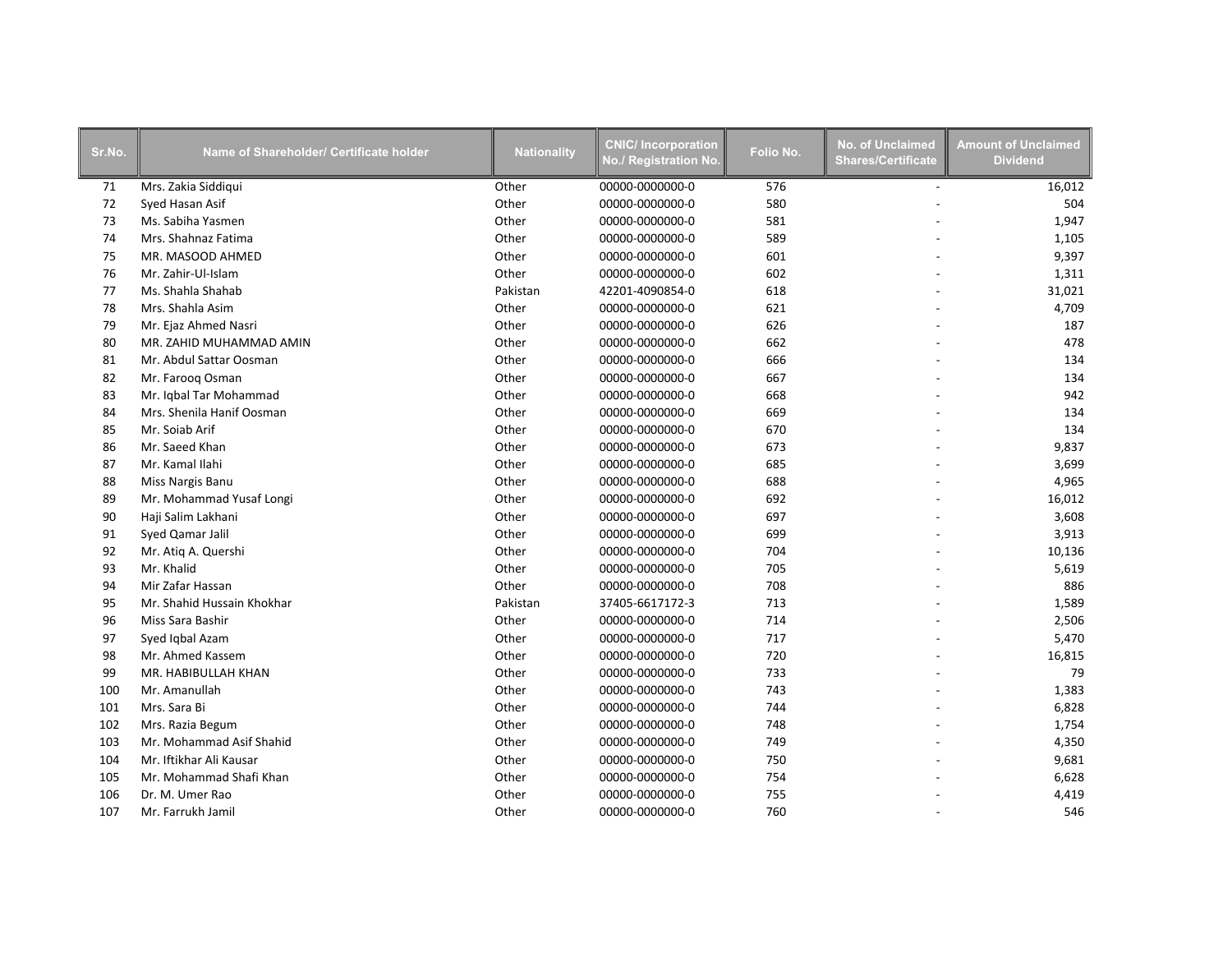| Sr.No. | Name of Shareholder/ Certificate holder | <b>Nationality</b> | <b>CNIC/Incorporation</b><br>No./ Registration No. | Folio No. | <b>No. of Unclaimed</b><br><b>Shares/Certificate</b> | <b>Amount of Unclaimed</b><br><b>Dividend</b> |
|--------|-----------------------------------------|--------------------|----------------------------------------------------|-----------|------------------------------------------------------|-----------------------------------------------|
| 108    | Col. Malik Atta Rasul                   | Other              | 00000-0000000-0                                    | 761       | $\sim$                                               | 16,815                                        |
| 109    | Mr. M. Irfan Qureshi                    | Other              | 00000-0000000-0                                    | 763       |                                                      | 8,838                                         |
| 110    | MR. AMIN ISSA TAI                       | Other              | 00000-0000000-0                                    | 766       |                                                      | 79                                            |
| 111    | Mr. Khurshid Anwer                      | Other              | 00000-0000000-0                                    | 769       |                                                      | 6,628                                         |
| 112    | MR. TASNEEM                             | Other              | 00000-0000000-0                                    | 770       |                                                      | 1,144                                         |
| 113    | Syed Hamid Saeed Rizvi                  | Other              | 00000-0000000-0                                    | 771       |                                                      | 6,628                                         |
| 114    | Mr. James Benedict D Souza              | Other              | 00000-0000000-0                                    | 775       |                                                      | 6,958                                         |
| 115    | Mr. Masood Mustafa                      | Other              | 00000-0000000-0                                    | 781       |                                                      | 9,324                                         |
| 116    | Mr. Mohammad Rafiq Qureshi              | Other              | 00000-0000000-0                                    | 790       |                                                      | 7,430                                         |
| 117    | Mr. Inayatullah Khan                    | Other              | 00000-0000000-0                                    | 792       |                                                      | 1,120                                         |
| 118    | Mr. Mohammad Ismail                     | Other              | 00000-0000000-0                                    | 794       |                                                      | 892                                           |
| 119    | Mr. Kaleem-Ul-Haq                       | Other              | 00000-0000000-0                                    | 795       |                                                      | 8,838                                         |
| 120    | Mr. Shah Mohammad                       | Other              | 00000-0000000-0                                    | 797       |                                                      | 2,755                                         |
| 121    | Mr. Iqbal Ahmed Khan                    | Other              | 00000-0000000-0                                    | 798       |                                                      | 7,768                                         |
| 122    | Syed Liaquatullah Hussaini              | Other              | 00000-0000000-0                                    | 800       |                                                      | 14,201                                        |
| 123    | Mr. Sajjad Hasnie                       | Other              | 00000-0000000-0                                    | 801       |                                                      | 11,016                                        |
| 124    | Mr. Rashid Zubairi                      | Other              | 00000-0000000-0                                    | 803       |                                                      | 1,105                                         |
| 125    | Mrs. Rashida                            | Other              | 00000-0000000-0                                    | 808       |                                                      | 2,537                                         |
| 126    | Dr. Zaituna Anwar Shah                  | Other              | 00000-0000000-0                                    | 809       |                                                      | 612                                           |
| 127    | Mr. Mohammed Umer                       | Other              | 00000-0000000-0                                    | 811       |                                                      | 1,943                                         |
| 128    | Ms. Amina Chhotani                      | Other              | 00000-0000000-0                                    | 812       |                                                      | 2,537                                         |
| 129    | Mr. Mohammed Hanif Motiwala             | Other              | 00000-0000000-0                                    | 822       |                                                      | 3,681                                         |
| 130    | Mr. Mohammed Amin Motiwala              | Other              | 00000-0000000-0                                    | 823       |                                                      | 3,681                                         |
| 131    | Mr. Akmal Niaz                          | Other              | 00000-0000000-0                                    | 824       |                                                      | 16,012                                        |
| 132    | Mr. Mohammed Aslam                      | Pakistan           | 42201-0398175-7                                    | 829       |                                                      | 156,312                                       |
| 133    | Mrs. Ashrafunnisa                       | Other              | 00000-0000000-0                                    | 832       |                                                      | 8,268                                         |
| 134    | Captain Nasser A. Shamsi                | Other              | 00000-0000000-0                                    | 853       |                                                      | 1,923                                         |
| 135    | MR. MOHAMMAD RAFIQ                      | Pakistan           | 33202-3020741-9                                    | 859       |                                                      | 112                                           |
| 136    | Mr. Ahmed Rab                           | Other              | 00000-0000000-0                                    | 860       |                                                      | 56,722                                        |
| 137    | MR. MUNIR MOHAMMAD AMIN                 | Other              | 00000-0000000-0                                    | 870       |                                                      | 478                                           |
| 138    | Mr. Yakub Hashim Thara                  | Other              | 00000-0000000-0                                    | 893       |                                                      | 1,170                                         |
| 139    | Mr. Mohammad Siddique H A Karim         | Other              | 00000-0000000-0                                    | 919       |                                                      | 3,255                                         |
| 140    | Ms. Sima                                | Other              | 00000-0000000-0                                    | 920       |                                                      | 9,075                                         |
| 141    | Mrs. Anwar Sultana                      | Other              | 00000-0000000-0                                    | 927       |                                                      | 64,372                                        |
| 142    | Mr. Aamir Amanullajh                    | Other              | 00000-0000000-0                                    | 942       |                                                      | 749                                           |
| 143    | MR. FAISAL ALI                          | Other              | 00000-0000000-0                                    | 954       |                                                      | 148                                           |
| 144    | Mr. Mohammed Siddik Adam                | Other              | 00000-0000000-0                                    | 976       |                                                      | 636                                           |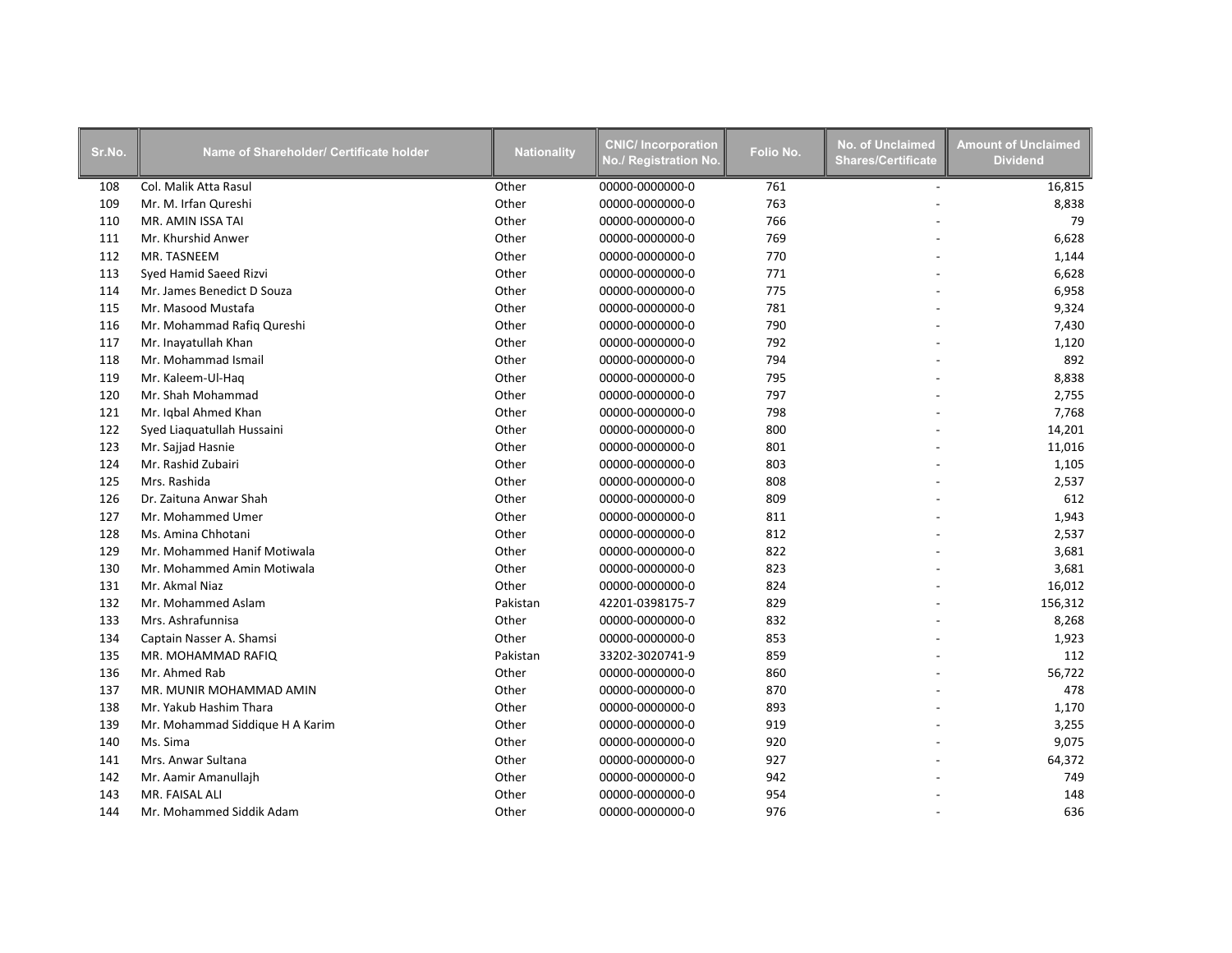| Sr.No. | Name of Shareholder/ Certificate holder | <b>Nationality</b> | <b>CNIC/Incorporation</b><br>No./ Registration No. | Folio No. | <b>No. of Unclaimed</b><br><b>Shares/Certificate</b> | <b>Amount of Unclaimed</b><br><b>Dividend</b> |
|--------|-----------------------------------------|--------------------|----------------------------------------------------|-----------|------------------------------------------------------|-----------------------------------------------|
| 145    | Mr. Amanullah                           | Other              | 00000-0000000-0                                    | 996       | $\sim$                                               | 1,797                                         |
| 146    | Mr. Mohammad Shafi Sarwar               | Other              | 00000-0000000-0                                    | 1001      |                                                      | 5,098                                         |
| 147    | Miss Munawar Jamil                      | Pakistan           | 42201-4119329-0                                    | 1002      |                                                      | 2,553                                         |
| 148    | Mr. Rais Ahmed                          | Other              | 00000-0000000-0                                    | 1003      |                                                      | 13,046                                        |
| 149    | MS. SABIHA JAMIL                        | Other              | 00000-0000000-0                                    | 1004      |                                                      | 374                                           |
| 150    | Mr. Masood Ahmed Bhatti                 | Other              | 00000-0000000-0                                    | 1009      |                                                      | 1,870                                         |
| 151    | Mr. Abdul Rauf                          | Other              | 00000-0000000-0                                    | 1018      |                                                      | 6,628                                         |
| 152    | Sheikh Rahmatullah                      | Other              | 00000-0000000-0                                    | 1019      |                                                      | 6,628                                         |
| 153    | Mr. Jaliluddin Ahmed                    | Other              | 00000-0000000-0                                    | 1020      |                                                      | 899                                           |
| 154    | Mr. Ziker                               | Other              | 00000-0000000-0                                    | 1021      |                                                      | 6,628                                         |
| 155    | Rana Shah Nawaz                         | Other              | 00000-0000000-0                                    | 1024      |                                                      | 1,105                                         |
| 156    | Ms. Najma Khalid Malik                  | Other              | 00000-0000000-0                                    | 1025      |                                                      | 6,628                                         |
| 157    | Mr. Abdul Wahab                         | Other              | 00000-0000000-0                                    | 1026      |                                                      | 1,105                                         |
| 158    | Mr. Ejaz Jamal                          | Other              | 00000-0000000-0                                    | 1027      |                                                      | 1,105                                         |
| 159    | Mr. Tehseen Raza                        | Other              | 00000-0000000-0                                    | 1028      |                                                      | 1,105                                         |
| 160    | Mr. Abdul Majid Karim                   | Other              | 00000-0000000-0                                    | 1029      |                                                      | 1,105                                         |
| 161    | Syed Ali Abbas                          | Other              | 00000-0000000-0                                    | 1030      |                                                      | 6,628                                         |
| 162    | Mr. Akhtar Mehmood Khan                 | Other              | 00000-0000000-0                                    | 1031      |                                                      | 6,628                                         |
| 163    | Ms. Halima                              | Other              | 00000-0000000-0                                    | 1032      |                                                      | 5,578                                         |
| 164    | Ms. Farida                              | Other              | 00000-0000000-0                                    | 1033      |                                                      | 5,794                                         |
| 165    | Ms. Bilquis                             | Other              | 00000-0000000-0                                    | 1034      |                                                      | 2,842                                         |
| 166    | Ms. Mariam Bai                          | Other              | 00000-0000000-0                                    | 1035      |                                                      | 6,628                                         |
| 167    | Mr. A. Rashid Siddiqui                  | Other              | 00000-0000000-0                                    | 1036      |                                                      | 180                                           |
| 168    | Mr. Saleem                              | Other              | 00000-0000000-0                                    | 1037      |                                                      | 6,628                                         |
| 169    | Mr. Sultan Ali Dewany                   | Other              | 00000-0000000-0                                    | 1038      |                                                      | 6,628                                         |
| 170    | Mr. Sher Ahmed                          | Other              | 00000-0000000-0                                    | 1039      |                                                      | 6,628                                         |
| 171    | Mr. Manzoor Rashid                      | Other              | 00000-0000000-0                                    | 1040      |                                                      | 6,628                                         |
| 172    | Mr. M. Amin                             | Other              | 00000-0000000-0                                    | 1042      |                                                      | 6,628                                         |
| 173    | Mr. Ferozuddin Channa                   | Other              | 00000-0000000-0                                    | 1062      |                                                      | 973                                           |
| 174    | Mr. Mohammad Bilal                      | Other              | 00000-0000000-0                                    | 1085      |                                                      | 637                                           |
| 175    | Mir Anwar Mohammad                      | Other              | 00000-0000000-0                                    | 1087      |                                                      | 1,651                                         |
| 176    | Mr. Mohammad Ali Jawaid                 | Other              | 00000-0000000-0                                    | 1088      |                                                      | 1,651                                         |
| 177    | Mr. Shafiq Ahmed                        | Other              | 00000-0000000-0                                    | 1091      |                                                      | 1,651                                         |
| 178    | Mrs. Rais Sultan                        | Other              | 00000-0000000-0                                    | 1102      |                                                      | 3,162                                         |
| 179    | Mrs. Maryam                             | Other              | 00000-0000000-0                                    | 1113      |                                                      | 4,965                                         |
| 180    | Mr. Mohammad Saleem                     | Other              | 00000-0000000-0                                    | 1116      |                                                      | 812                                           |
| 181    | Mr. Masood Ahmed Khan                   | Other              | 00000-0000000-0                                    | 1117      |                                                      | 4,965                                         |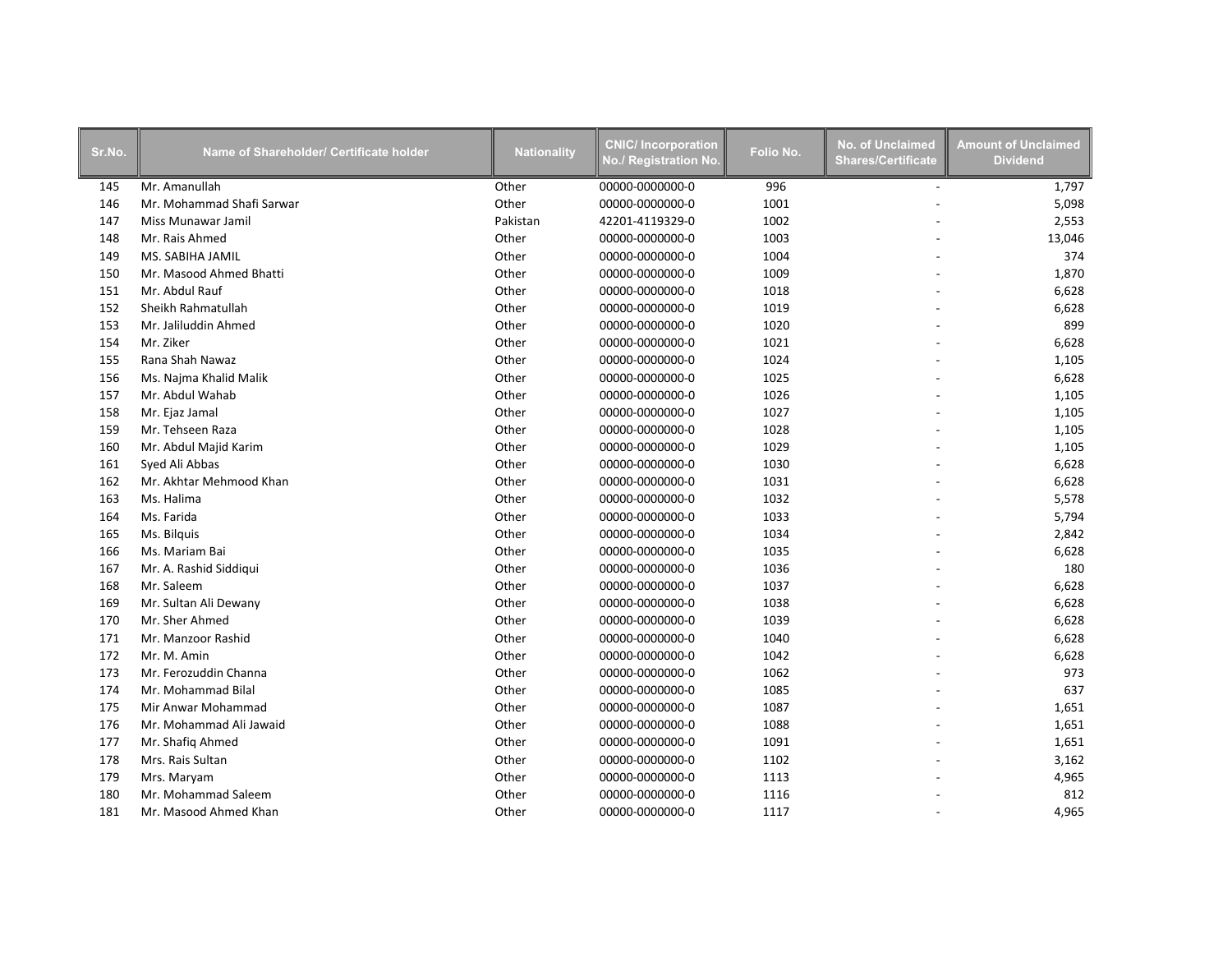| Sr.No. | Name of Shareholder/ Certificate holder | <b>Nationality</b> | <b>CNIC/Incorporation</b><br>No./ Registration No. | Folio No. | <b>No. of Unclaimed</b><br><b>Shares/Certificate</b> | <b>Amount of Unclaimed</b><br><b>Dividend</b> |
|--------|-----------------------------------------|--------------------|----------------------------------------------------|-----------|------------------------------------------------------|-----------------------------------------------|
| 182    | Mr. Waseem                              | Other              | 00000-0000000-0                                    | 1162      | $\sim$                                               | 3,013                                         |
| 183    | MR. A. RAZZAK                           | Other              | 00000-0000000-0                                    | 1165      |                                                      | 1,738                                         |
| 184    | Mr. Mohammad Tahir Khan                 | Other              | 00000-0000000-0                                    | 1167      |                                                      | 2,755                                         |
| 185    | Ms. Shameem Habib                       | Other              | 00000-0000000-0                                    | 1172      |                                                      | 1,651                                         |
| 186    | Miss Bushra Masood                      | Other              | 00000-0000000-0                                    | 1174      |                                                      | 3,411                                         |
| 187    | Mr. Mohammad Rafiq                      | Other              | 00000-0000000-0                                    | 1179      |                                                      | 42,909                                        |
| 188    | Ms. Mustafa Hasan Khan                  | Other              | 00000-0000000-0                                    | 1180      |                                                      | 2,755                                         |
| 189    | Mr. Shahid                              | Other              | 00000-0000000-0                                    | 1185      |                                                      | 11,349                                        |
| 190    | Ms. Bilguis                             | Other              | 00000-0000000-0                                    | 1188      |                                                      | 12,065                                        |
| 191    | Mr. Anis Ahmed                          | Pakistan           | 42000-0407638-9                                    | 1189      |                                                      | 1,540                                         |
| 192    | Mr. Siddique Ahmed                      | Other              | 00000-0000000-0                                    | 1190      |                                                      | 484                                           |
| 193    | Mr. S. Ali Qaiser Rizvi                 | Other              | 00000-0000000-0                                    | 1193      |                                                      | 3,101                                         |
| 194    | Mr. Shamim Ahmed Junejo                 | Other              | 00000-0000000-0                                    | 1195      |                                                      | 35,948                                        |
| 195    | Ms. Umema Qutbuddin Mithaiwala          | Other              | 00000-0000000-0                                    | 1210      |                                                      | 720                                           |
| 196    | Mr. Magbul Ahmed Javed                  | Pakistan           | 35202-2858470-3                                    | 1214      |                                                      | 1,936                                         |
| 197    | Mr. Razzak                              | Other              | 00000-0000000-0                                    | 1225      |                                                      | 896                                           |
| 198    | Khawaja Zahid Mehmood                   | Other              | 00000-0000000-0                                    | 1235      |                                                      | 915                                           |
| 199    | Mr. Arif M. Allahrakha                  | Other              | 00000-0000000-0                                    | 1253      |                                                      | 54                                            |
| 200    | Mr. Zahid Hussain                       | Other              | 00000-0000000-0                                    | 1254      |                                                      | 4,281                                         |
| 201    | Mr. Anwar Hossain                       | Other              | 00000-0000000-0                                    | 1263      |                                                      | 469                                           |
| 202    | Mr. Ghulam Fareed                       | Other              | 00000-0000000-0                                    | 1270      |                                                      | 550                                           |
| 203    | Mr. Mohammed Iqbal Kapadia              | Other              | 00000-0000000-0                                    | 1275      |                                                      | 338                                           |
| 204    | MR. MOHAMMAD RAFIQUE SHAHID BUTT        | Other              | 00000-0000000-0                                    | 1278      |                                                      | 165                                           |
| 205    | Syed Nasiruddin Hyder                   | Other              | 00000-0000000-0                                    | 1291      |                                                      | 546                                           |
| 206    | Mrs. Sabiha                             | Other              | 00000-0000000-0                                    | 1294      |                                                      | 2,023                                         |
| 207    | Mr. A. Rashid Siddigig                  | Other              | 00000-0000000-0                                    | 1304      |                                                      | 200                                           |
| 208    | Mr. Saeed Ahmed Baig                    | Other              | 00000-0000000-0                                    | 1312      |                                                      | 4,620                                         |
| 209    | Mr. Mohammad Iqbal                      | Other              | 00000-0000000-0                                    | 1338      |                                                      | 4,583                                         |
| 210    | Mr. Abid Haroon                         | Pakistan           | 42201-6821952-7                                    | 1341      |                                                      | 695                                           |
| 211    | Engr. Lt. Col. M. Farooq Khan           | Other              | 00000-0000000-0                                    | 1359      |                                                      | 298                                           |
| 212    | Miss Rizwana                            | Other              | 00000-0000000-0                                    | 1394      |                                                      | 3,475                                         |
| 213    | MR. MUHAMMAD MUNIR                      | Other              | 00000-0000000-0                                    | 1410      |                                                      | 237                                           |
| 214    | Mr. Ejaz Ahmed                          | Other              | 00000-0000000-0                                    | 1412      |                                                      | 2,368                                         |
| 215    | Mr. Mohammad Usman                      | Pakistan           | 42301-0856179-3                                    | 1414      |                                                      | 870                                           |
| 216    | Mr. Tariq Najib Choudhry                | Other              | 00000-0000000-0                                    | 1416      |                                                      | 1,315                                         |
| 217    | MR. FAISAL ALI                          | Other              | 00000-0000000-0                                    | 1425      |                                                      | 445                                           |
| 218    | MR. MOHAMMAD MUNIR                      | Other              | 00000-0000000-0                                    | 1427      |                                                      | 196                                           |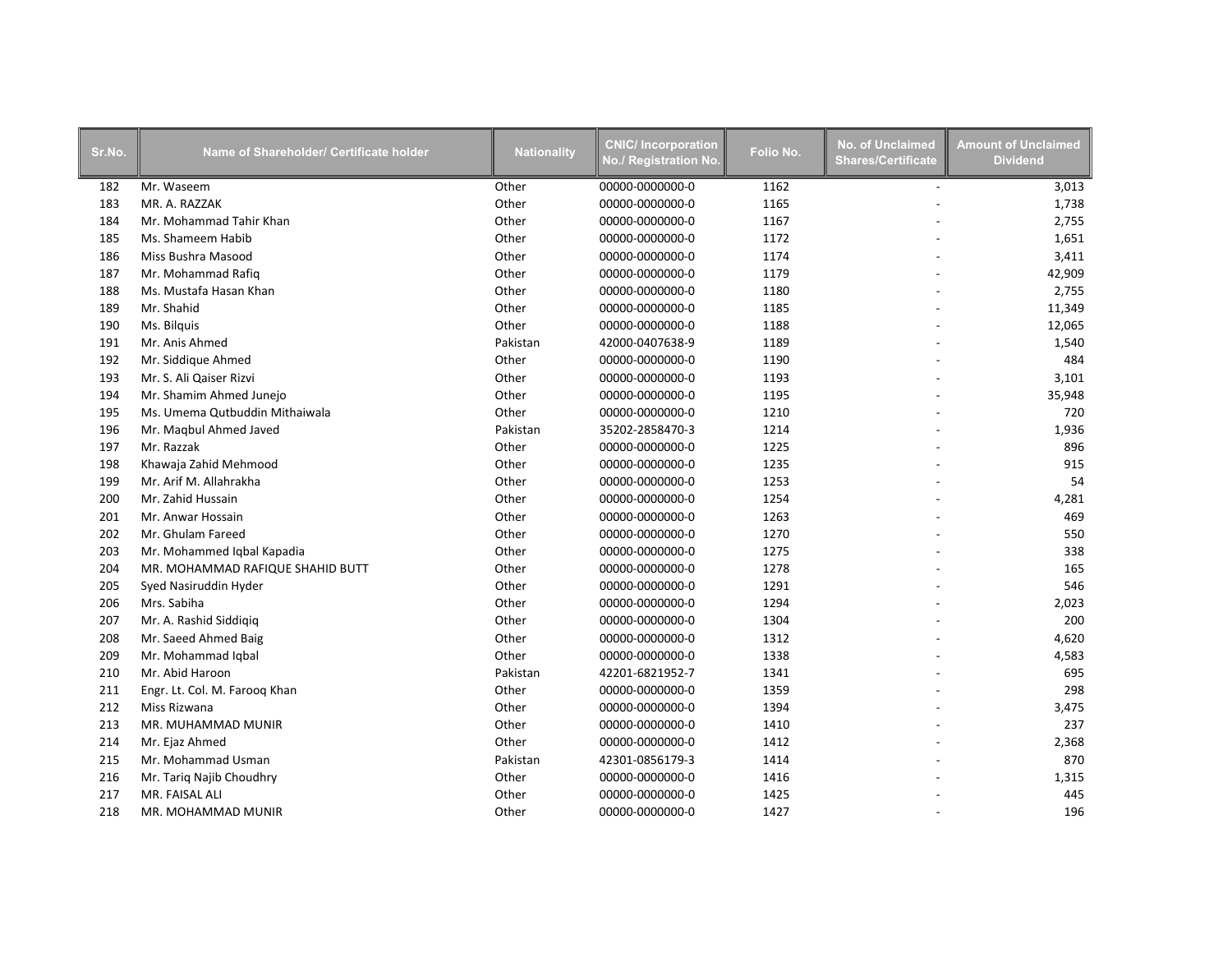| Sr.No. | Name of Shareholder/ Certificate holder | <b>Nationality</b> | <b>CNIC/Incorporation</b><br>No./ Registration No. | Folio No. | <b>No. of Unclaimed</b><br><b>Shares/Certificate</b> | <b>Amount of Unclaimed</b><br><b>Dividend</b> |
|--------|-----------------------------------------|--------------------|----------------------------------------------------|-----------|------------------------------------------------------|-----------------------------------------------|
| 219    | Mr. Muhammad Moosa                      | Other              | 00000-0000000-0                                    | 1429      | $\sim$                                               | 90                                            |
| 220    | Miss Rahila Kaukab                      | Pakistan           | 35202-2685976-4                                    | 1435      |                                                      | 1,926                                         |
| 221    | MR. DINSHAW BYRAM AVARI                 | Other              | 00000-0000000-0                                    | 1436      |                                                      | 44                                            |
| 222    | MR. XERXES BYRAM AVARI                  | Other              | 00000-0000000-0                                    | 1437      |                                                      | 44                                            |
| 223    | Mr. S.E.I. Pervaiz                      | Other              | 00000-0000000-0                                    | 1449      |                                                      | 1,397                                         |
| 224    | Rana Muhammad Hanif                     | Other              | 00000-0000000-0                                    | 1450      |                                                      | 4,088                                         |
| 225    | MR. MUHAMMAD YUSUF ABDULLAH BUMBIYA     | Other              | 00000-0000000-0                                    | 1452      |                                                      | 395                                           |
| 226    | Mr. Aamir Sattar                        | Other              | 00000-0000000-0                                    | 1456      |                                                      | 340                                           |
| 227    | Mr. Khub Chand                          | Other              | 00000-0000000-0                                    | 1464      |                                                      | 4,351                                         |
| 228    | Miss Shahista Shamsi                    | Other              | 00000-0000000-0                                    | 1466      |                                                      | 10,188                                        |
| 229    | Mr. Abdul Ghaffar                       | Pakistan           | 42101-1575583-1                                    | 1469      |                                                      | 467                                           |
| 230    | Mariam Haroon                           | Other              | 00000-0000000-0                                    | 1477      |                                                      | 1,884                                         |
| 231    | Dr. Shaikh Mohammad Yusuf               | Other              | 00000-0000000-0                                    | 1487      |                                                      | 25,954                                        |
| 232    | MR. MOHAMMAD HAFEEZ HASHMI              | Other              | 00000-0000000-0                                    | 1488      |                                                      | 907                                           |
| 233    | Mr. M. Amin Motiwala                    | Other              | 00000-0000000-0                                    | 1489      |                                                      | 2,919                                         |
| 234    | Mr. S. Wagar Haider                     | Other              | 00000-0000000-0                                    | 1492      |                                                      | 12,698                                        |
| 235    | Malik Iftikhar Ahmed                    | Other              | 00000-0000000-0                                    | 1493      |                                                      | 8,571                                         |
| 236    | Mr. Abdul Hamid                         | Other              | 00000-0000000-0                                    | 1496      |                                                      | 4,989                                         |
| 237    | Mr. Asfhaq Ahmed Khan                   | Pakistan           | 36502-1325103-1                                    | 1500      |                                                      | 2,928                                         |
| 238    | Mr. Mohammad Idrees                     | Other              | 00000-0000000-0                                    | 1501      |                                                      | 1,449                                         |
| 239    | Mr. Roshan                              | Other              | 00000-0000000-0                                    | 1502      |                                                      | 770                                           |
| 240    | Mr. Islam Bari Siddiqi                  | Other              | 00000-0000000-0                                    | 1505      |                                                      | 3,275                                         |
| 241    | Mr. Mohammad Haneef                     | Other              | 00000-0000000-0                                    | 1509      |                                                      | 616                                           |
| 242    | Narjis Khatoon                          | Other              | 00000-0000000-0                                    | 1510      |                                                      | 2,827                                         |
| 243    | Mr. Majid Ali                           | Other              | 00000-0000000-0                                    | 1511      |                                                      | 11,100                                        |
| 244    | Mr. Jamshed Butt                        | Pakistan           | 35202-2972209-7                                    | 1515      |                                                      | 1,760                                         |
| 245    | MR. S. SHAUKAT ALI                      | Other              | 00000-0000000-0                                    | 1519      |                                                      | 907                                           |
| 246    | Mr. Aijaz K. Khan                       | Other              | 00000-0000000-0                                    | 1520      |                                                      | 42,924                                        |
| 247    | MR. S. SHAHAB BALKHI                    | Other              | 00000-0000000-0                                    | 1521      |                                                      | 5,921                                         |
| 248    | Mr. A. Malik                            | Pakistan           | 42000-0528419-1                                    | 1523      |                                                      | 3,093                                         |
| 249    | Mr. Raza Hussain                        | Other              | 00000-0000000-0                                    | 1525      |                                                      | 3,610                                         |
| 250    | Mr. Tayab                               | Other              | 00000-0000000-0                                    | 1526      |                                                      | 12,698                                        |
| 251    | Mr. Tauseef Ahmed                       | Other              | 00000-0000000-0                                    | 1531      |                                                      | 64,618                                        |
| 252    | Mr. Naeem Akhter                        | Other              | 00000-0000000-0                                    | 1532      |                                                      | 770                                           |
| 253    | Mr. Abdul Ghaffar                       | Other              | 00000-0000000-0                                    | 1536      |                                                      | 3,241                                         |
| 254    | Ashima Nabi                             | Other              | 00000-0000000-0                                    | 1546      |                                                      | 2,903                                         |
| 255    | Mr. Ahmed Rab                           | Other              | 00000-0000000-0                                    | 1547      |                                                      | 8,810                                         |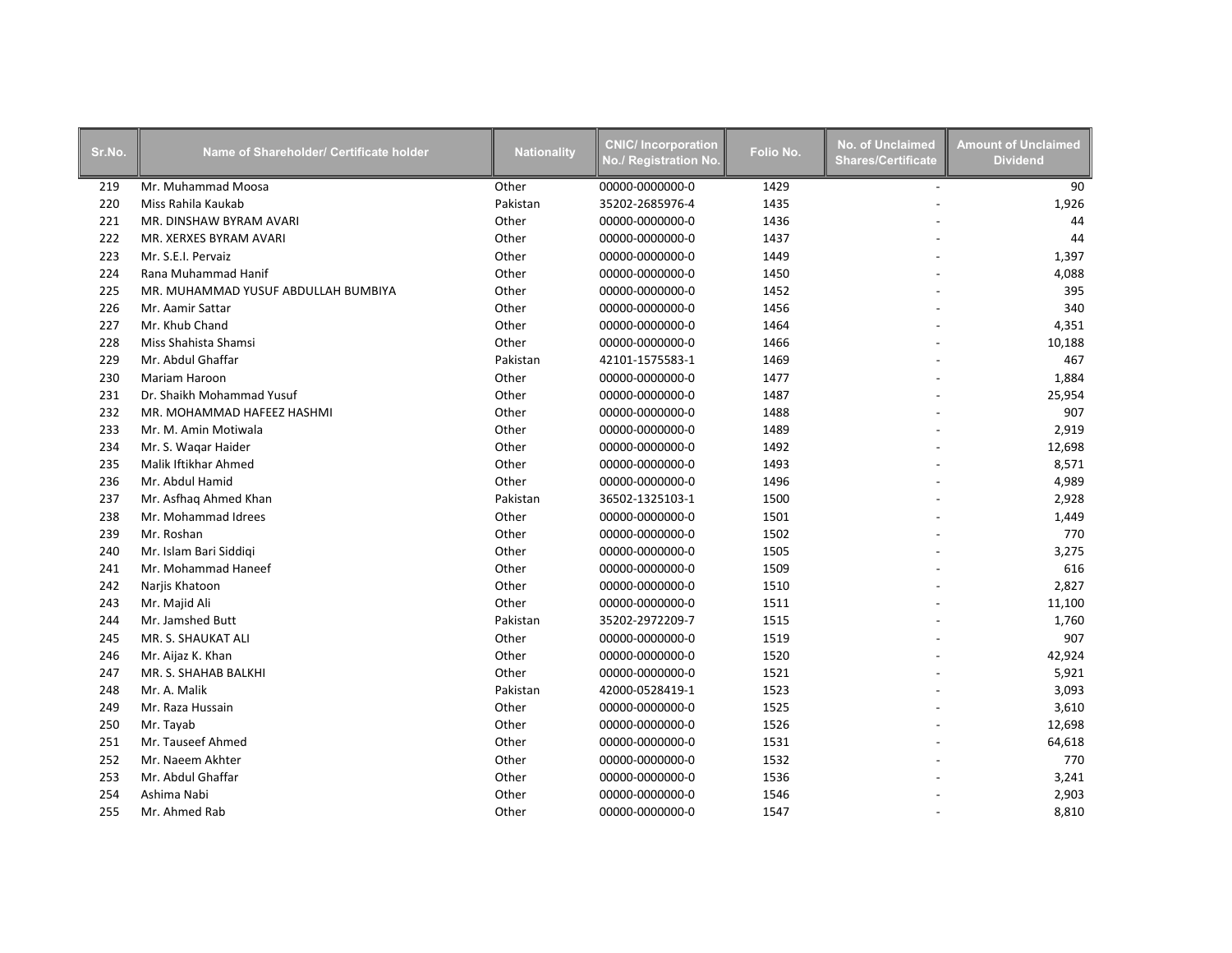| Sr.No. | Name of Shareholder/ Certificate holder | <b>Nationality</b> | <b>CNIC/Incorporation</b><br><b>No./ Registration No</b> | Folio No. | <b>No. of Unclaimed</b><br><b>Shares/Certificate</b> | <b>Amount of Unclaimed</b><br><b>Dividend</b> |
|--------|-----------------------------------------|--------------------|----------------------------------------------------------|-----------|------------------------------------------------------|-----------------------------------------------|
| 256    | Mr. Tariq Pervez                        | Other              | 00000-0000000-0                                          | 1548      | $\overline{a}$                                       | 12,698                                        |
| 257    | Mrs. Bilguis Jehan                      | Other              | 00000-0000000-0                                          | 1549      |                                                      | 7,801                                         |
| 258    | Mr. Kassam Ismail Vayani                | Other              | 00000-0000000-0                                          | 1551      |                                                      | 1,540                                         |
| 259    | Mr. Mohammed H. Ali Mohammed            | Other              | 00000-0000000-0                                          | 1552      |                                                      | 13,336                                        |
| 260    | Nadima Mushir Nabi                      | Other              | 00000-0000000-0                                          | 1554      |                                                      | 4,769                                         |
| 261    | Mr. Muhammad Aslam                      | Other              | 00000-0000000-0                                          | 1558      |                                                      | 2,368                                         |
| 262    | Mr. Muhammad Mubashir Qadir Khan        | Other              | 00000-0000000-0                                          | 1559      |                                                      | 25,954                                        |
| 263    | Mr. Haroon Haji Shakoor                 | Other              | 00000-0000000-0                                          | 1562      |                                                      | 34,289                                        |
| 264    | Mr. Daryl Khan                          | Other              | 00000-0000000-0                                          | 1563      |                                                      | 12,698                                        |
| 265    | Miss Sabiha Jamil                       | Other              | 00000-0000000-0                                          | 1566      |                                                      | 1,884                                         |
| 266    | MR. KALIMUDDIN QAMARUDDIN               | Other              | 00000-0000000-0                                          | 1568      |                                                      | 907                                           |
| 267    | Mrs. Shehnaz Shoaib                     | Other              | 00000-0000000-0                                          | 1571      |                                                      | 9,450                                         |
| 268    | Mr. Mohammed Aqil                       | Other              | 00000-0000000-0                                          | 1575      |                                                      | 31,723                                        |
| 269    | Mr. M. Siddique                         | Other              | 00000-0000000-0                                          | 1577      |                                                      | 19,117                                        |
| 270    | Mr. M. Shafi                            | Other              | 00000-0000000-0                                          | 1578      |                                                      | 11,721                                        |
| 271    | MR. ABOO BAKER                          | Other              | 00000-0000000-0                                          | 1579      |                                                      | 1,855                                         |
| 272    | <b>Choudhry Manzoor</b>                 | Pakistan           | 35202-4321072-5                                          | 1580      |                                                      | 2,706                                         |
| 273    | Mr. Sohail                              | Other              | 00000-0000000-0                                          | 1581      |                                                      | 9,588                                         |
| 274    | Mr. Noshir F. Dastoor                   | Other              | 00000-0000000-0                                          | 1585      |                                                      | 32,312                                        |
| 275    | Mr. Abid Karim                          | Other              | 00000-0000000-0                                          | 1591      |                                                      | 14,857                                        |
| 276    | Mr. A.K. Bhatti                         | Other              | 00000-0000000-0                                          | 1592      |                                                      | 11,060                                        |
| 277    | Mrs. Mehar Jehan Begum                  | Other              | 00000-0000000-0                                          | 1594      |                                                      | 25,696                                        |
| 278    | Malik Azmatullah                        | Other              | 00000-0000000-0                                          | 1596      |                                                      | 100,552                                       |
| 279    | Malik Aftab Mahmood                     | Other              | 00000-0000000-0                                          | 1602      |                                                      | 754                                           |
| 280    | Mr. Younus Latif                        | Other              | 00000-0000000-0                                          | 1610      |                                                      | 12,698                                        |
| 281    | Mr. Akbar A. Sattar                     | Other              | 00000-0000000-0                                          | 1613      |                                                      | 1,528                                         |
| 282    | Mr. Shakeel A. Sheikh                   | Other              | 00000-0000000-0                                          | 1627      |                                                      | 10,290                                        |
| 283    | Mrs. Nabila Saqib Zuberi                | Other              | 00000-0000000-0                                          | 1630      |                                                      | 459                                           |
| 284    | MRS. MATINA KHANUM                      | Other              | 00000-0000000-0                                          | 1632      |                                                      | 10,457                                        |
| 285    | SYED MAZHAR ALI                         | Other              | 00000-0000000-0                                          | 1646      |                                                      | 321                                           |
| 286    | Mr. Shujauddin Ahmad                    | Other              | 00000-0000000-0                                          | 1651      |                                                      | 9,664                                         |
| 287    | Mr. Ehtram Uddin                        | Other              | 00000-0000000-0                                          | 1657      |                                                      | 10,686                                        |
| 288    | Ms. Qudsia Nasir                        | Other              | 00000-0000000-0                                          | 1659      |                                                      | 2,654                                         |
| 289    | Mr. Mohammed Arshad                     | Pakistan           | 35202-2588108-1                                          | 1668      |                                                      | 1,667                                         |
| 290    | <b>Company Secretary</b>                | Other              | 00000-0000000-0                                          | 1671      |                                                      | 11,047                                        |
| 291    | KHAWAJA BAKHTIAR AHMED                  | Other              | 00000-0000000-0                                          | 1676      |                                                      | 330                                           |
| 292    | Mr. Ashfaque Ahmed                      | Other              | 00000-0000000-0                                          | 1677      |                                                      | 5,523                                         |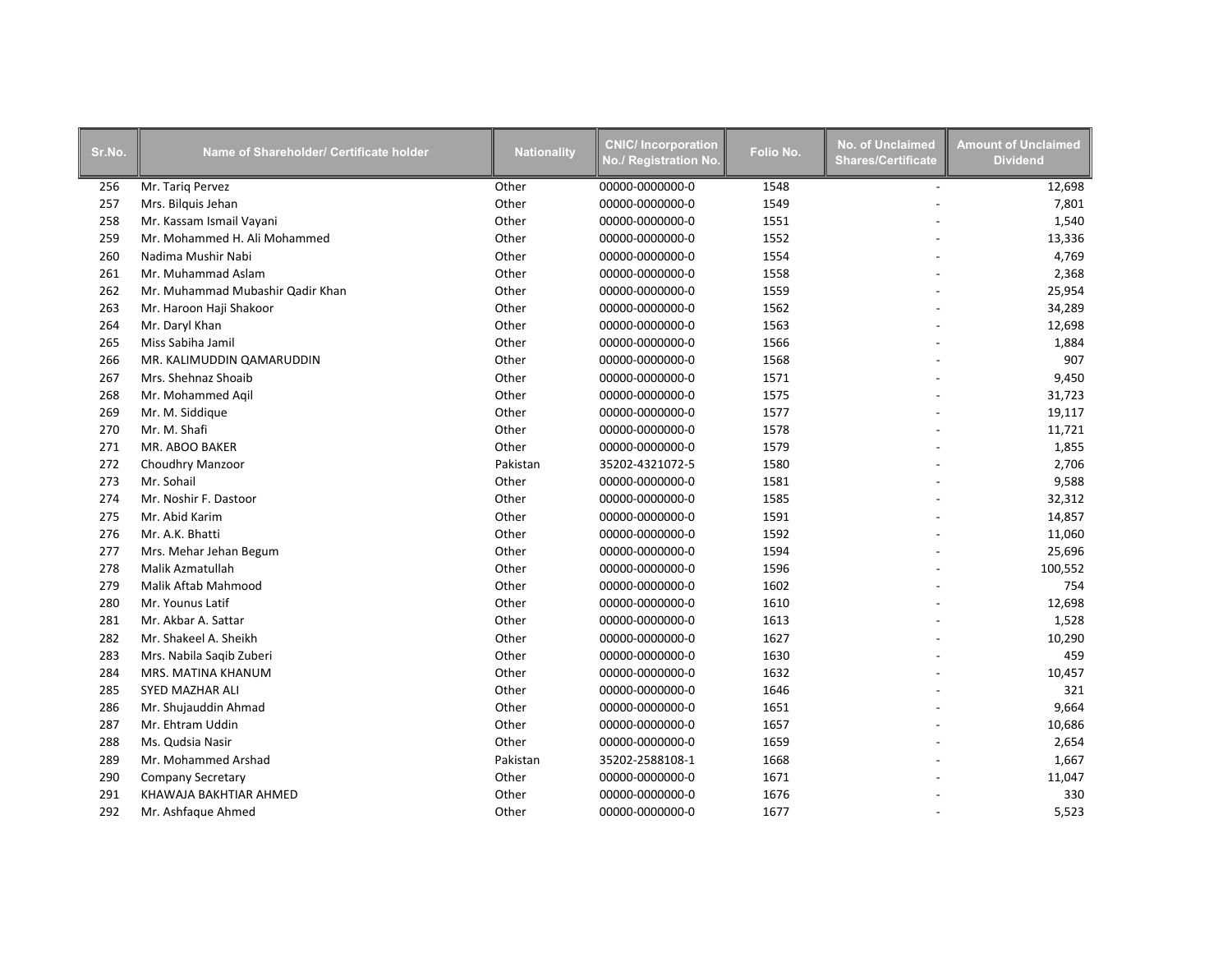| Sr.No. | Name of Shareholder/ Certificate holder        | <b>Nationality</b> | <b>CNIC/Incorporation</b><br>No./ Registration No. | Folio No. | <b>No. of Unclaimed</b><br><b>Shares/Certificate</b> | <b>Amount of Unclaimed</b><br><b>Dividend</b> |
|--------|------------------------------------------------|--------------------|----------------------------------------------------|-----------|------------------------------------------------------|-----------------------------------------------|
| 293    | Mr. Mohammad Umar Khan                         | Other              | 00000-0000000-0                                    | 1679      | $\sim$                                               | 4,563                                         |
| 294    | Mr. Mushtaq Ahmed                              | Other              | 00000-0000000-0                                    | 1680      |                                                      | 3,143                                         |
| 295    | Mr. Anwer Mohiuddin                            | Other              | 00000-0000000-0                                    | 1685      |                                                      | 4,047                                         |
| 296    | MR. ZAHID SAEED                                | Other              | 00000-0000000-0                                    | 1687      |                                                      | 395                                           |
| 297    | MR. PERVAIZ ZIAULLAH KHAN                      | Other              | 00000-0000000-0                                    | 1688      |                                                      | 395                                           |
| 298    | MR. H. SATTAR                                  | Other              | 00000-0000000-0                                    | 1691      |                                                      | 790                                           |
| 299    | Mr. S. Anwar Ul Haque                          | Other              | 00000-0000000-0                                    | 1693      |                                                      | 1,770                                         |
| 300    | Mr. S. Masood Abbas Jaffery                    | Other              | 00000-0000000-0                                    | 1694      |                                                      | 5,128                                         |
| 301    | Mr. M. Mustafa Khan                            | Other              | 00000-0000000-0                                    | 1695      |                                                      | 1,263                                         |
| 302    | Miss Sadia                                     | Other              | 00000-0000000-0                                    | 1699      |                                                      | 1,229                                         |
| 303    | Mr. Abdul Rasheed Khan                         | Pakistan           | 38403-9073075-5                                    | 1700      |                                                      | 4,112                                         |
| 304    | Delhi Punjabi Saudagran Educational Foundation | Other              | 00000-0000000-0                                    | 1701      |                                                      | 42,300                                        |
| 305    | MISS NAJMA HABIB                               | Other              | 00000-0000000-0                                    | 1703      |                                                      | 117                                           |
| 306    | Miss Irfana Ilyas                              | Other              | 00000-0000000-0                                    | 1704      |                                                      | 1,451                                         |
| 307    | Mr. Z.A. Iqbal                                 | Other              | 00000-0000000-0                                    | 1705      |                                                      | 804                                           |
| 308    | Mr. Ghulam Abbas                               | Other              | 00000-0000000-0                                    | 1707      |                                                      | 546                                           |
| 309    | Mr. Shakir Zamir Siddiqi                       | Other              | 00000-0000000-0                                    | 1708      |                                                      | 966                                           |
| 310    | Mr. Mohammad Iqbal                             | Pakistan           | 42000-3316579-3                                    | 1709      |                                                      | 108                                           |
| 311    | Mr. Mohammad Ali                               | Other              | 00000-0000000-0                                    | 1711      |                                                      | 379                                           |
| 312    | Mrs. Habiba Anwer                              | Other              | 00000-0000000-0                                    | 1719      |                                                      | 201                                           |
| 313    | Mr. Anwar Igbal                                | Other              | 00000-0000000-0                                    | 1720      |                                                      | 89                                            |
| 314    | Syed Zamarrud Hussain Shah                     | Other              | 00000-0000000-0                                    | 1723      |                                                      | 2,288                                         |
| 315    | Mr. Mushtag Ahmed                              | Other              | 00000-0000000-0                                    | 1724      |                                                      | 3,143                                         |
| 316    | Mr. S.M.I. Jawed Khan                          | Pakistan           | 42101-0990975-7                                    | 1731      |                                                      | 13                                            |
| 317    | Mr. Muhammad Tariq Rao                         | Other              | 00000-0000000-0                                    | 1733      |                                                      | 133                                           |
| 318    | Dr. Kishwar Zafar Moin                         | Other              | 00000-0000000-0                                    | 1734      |                                                      | 657                                           |
| 319    | Mr. Mushtaq Ahmed                              | Other              | 00000-0000000-0                                    | 1735      |                                                      | 3,143                                         |
| 320    | Mr. Jawaid Ashraf                              | Other              | 00000-0000000-0                                    | 1738      |                                                      | 1,276                                         |
| 321    | Mr. Aboobaker Kassam                           | Other              | 00000-0000000-0                                    | 1740      |                                                      | 98                                            |
| 322    | Mrs. Shama                                     | Pakistan           | 42301-6105833-8                                    | 1742      |                                                      | 1,118                                         |
| 323    | Mr. Muhammad Hashim                            | Other              | 00000-0000000-0                                    | 1746      |                                                      | 113                                           |
| 324    | Mr. Nasir Moin Usmani                          | Pakistan           | 42201-6615896-9                                    | 1750      |                                                      | 505                                           |
| 325    | MRS. PERSIS PERVEZ VARIAVA                     | Other              | 00000-0000000-0                                    | 1751      |                                                      | 445                                           |
| 326    | Mr. Muhammad Aitemad-Ur-Rab                    | Pakistan           | 90406-0113615-1                                    | 1752      |                                                      | 1,153                                         |
| 327    | Mr. Umer Khan                                  | Pakistan           | 42201-0672641-1                                    | 1755      |                                                      | 25,881                                        |
| 328    | Mr. Alamgir Anwer                              | Other              | 00000-0000000-0                                    | 1756      |                                                      | 378                                           |
| 329    | MR MUHAMMAD TAUSEEF                            | Other              | 00000-0000000-0                                    | 1758      |                                                      | 38                                            |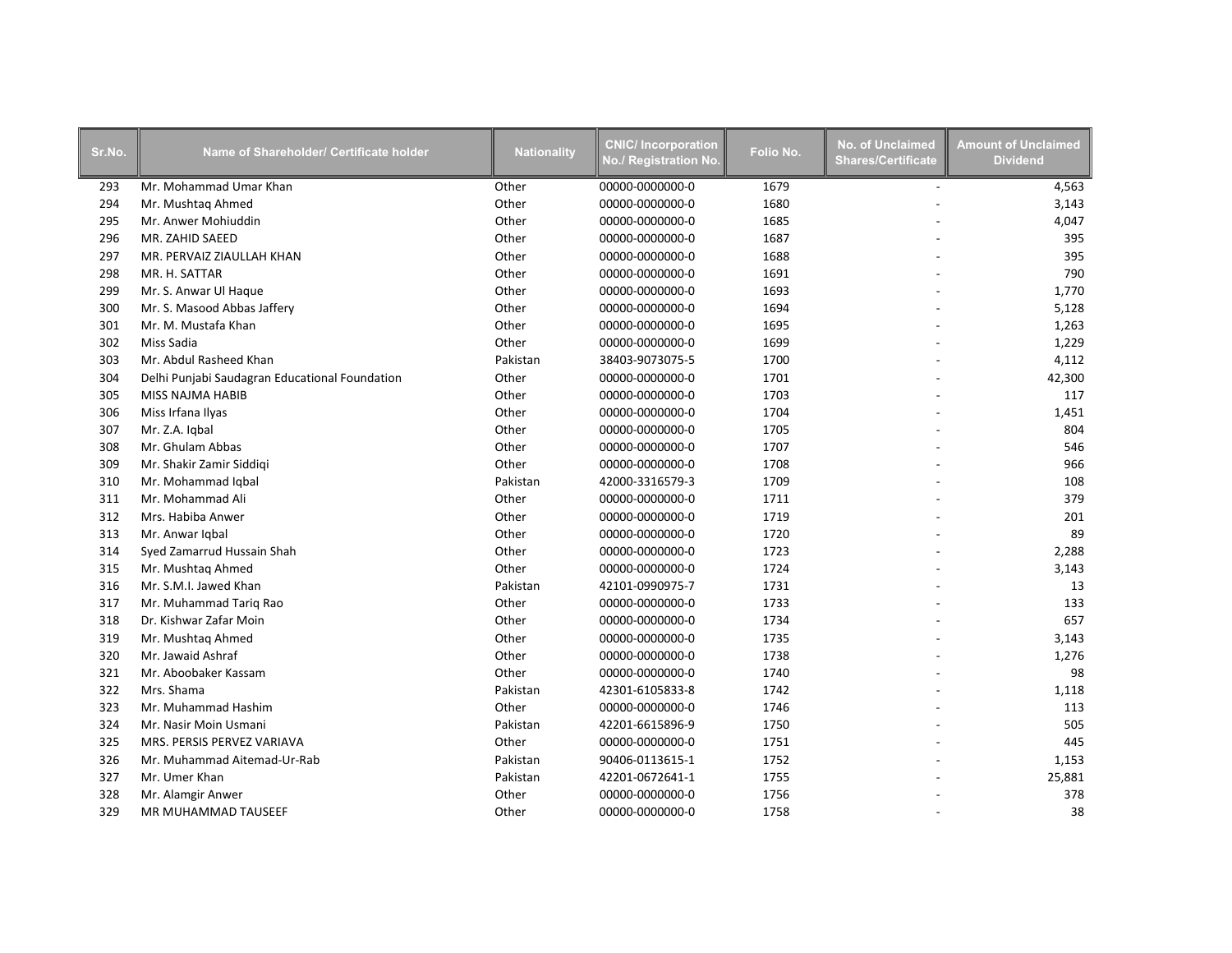| Sr.No. | Name of Shareholder/ Certificate holder | <b>Nationality</b> | <b>CNIC/Incorporation</b><br>No./ Registration No. | Folio No. | <b>No. of Unclaimed</b><br><b>Shares/Certificate</b> | <b>Amount of Unclaimed</b><br><b>Dividend</b> |
|--------|-----------------------------------------|--------------------|----------------------------------------------------|-----------|------------------------------------------------------|-----------------------------------------------|
| 330    | Mr. Muhammad Rimzi                      | Pakistan           | 42201-5493375-3                                    | 1759      | $\blacksquare$                                       | 1,185                                         |
| 331    | Mrs. Anjum Siddigi                      | Other              | 00000-0000000-0                                    | 1760      |                                                      | 1,488                                         |
| 332    | Erum                                    | Pakistan           | 42301-0804339-8                                    | 1769      |                                                      | 118                                           |
| 333    | Abdul Majeed Motiwla                    | Other              | 00000-0000000-0                                    | 1773      |                                                      | 152                                           |
| 334    | S. M. Wajeehuddin                       | Pakistan           | 42201-4564592-3                                    | 1774      |                                                      | 336                                           |
| 335    | Iftikhar Ahmed Jafri                    | Other              | 00000-0000000-0                                    | 1776      |                                                      | 139                                           |
| 336    | Iqbal Bengali                           | Pakistan           | 42301-4806528-5                                    | 1777      |                                                      | 336                                           |
| 337    | MR. SHAHID ANWER SHAMSI                 | Other              | 00000-0000000-0                                    | 1781      |                                                      | 434                                           |
| 338    | Moin M. Fudda                           | Pakistan           | 42301-0981130-5                                    | 1786      |                                                      | 31                                            |
| 339    | Dr. Farid Khan                          | Pakistan           | 42301-09855607-9                                   | 1789      |                                                      | 57                                            |
| 340    | Syed Zakwan Ahmed                       | Pakistan           | 42201-6338339-5                                    | 1790      |                                                      | 57                                            |
| 341    | MRS. RUKHSANA                           | Other              | 00000-0000000-0                                    | 1792      |                                                      | 405                                           |
| 342    | <b>Bilguis Bano</b>                     | Other              | 00000-0000000-0                                    | 6700517   |                                                      | 720                                           |
| 343    | Muhammad Iqbal                          | Other              | 00000-0000000-0                                    | 20808173  |                                                      | 63                                            |
| 344    | Abdul Shakoor Kasmani                   | Other              | 00000-0000000-0                                    | 20808413  |                                                      | 675                                           |
| 345    | Asif Iqbal                              | Other              | 00000-0000000-0                                    | 20820202  |                                                      | 174                                           |
| 346    | Ghulam Sarwar                           | Other              | 00000-0000000-0                                    | 36452645  |                                                      | 670                                           |
| 347    | Mrs.Shaheen Bilal                       | Other              | 00000-0000000-0                                    | 63804295  |                                                      | 46,800                                        |
| 348    | Muhammad Jafar Khan                     | Other              | 00000-0000000-0                                    | 93507938  |                                                      | 126                                           |
| 349    | Hatim A. Jivajee                        | Other              | 00000-0000000-0                                    | 141212054 |                                                      | 3,240                                         |
| 350    | Mr. Moinuddin                           | Other              | 00000-0000000-0                                    | 141222731 |                                                      | 1,125                                         |
| 351    | Muhammad Siddiq Suleman                 | Other              | 00000-0000000-0                                    | 154500020 |                                                      | 1,917                                         |
| 352    | Hamza Siddique                          | Other              | 00000-0000000-0                                    | 307066278 |                                                      | 36                                            |
| 353    | <b>RAZA HUSSAIN SHAH</b>                | Other              | 00000-0000000-0                                    | 307108039 |                                                      | 510                                           |
| 354    | Muhammad Ayub Bhatti.                   | Other              | 00000-0000000-0                                    | 322806529 |                                                      | 450                                           |
| 355    | Anwar Aziz & Mumtaz Anwar               | Other              | 00000-0000000-0                                    | 327700509 |                                                      | 900                                           |
| 356    | Aqsa Yahya Godil                        | Other              | 00000-0000000-0                                    | 327700521 |                                                      | 7,200                                         |
| 357    | Muhammed Farooq                         | Other              | 00000-0000000-0                                    | 327701353 |                                                      | 1,080                                         |
| 358    | Daud A. Tahir                           | Other              | 00000-0000000-0                                    | 327701756 |                                                      | 72                                            |
| 359    | Aamir Sattar                            | Other              | 00000-0000000-0                                    | 327702386 |                                                      | 700                                           |
| 360    | Aisha Ahmed Soorma                      | Other              | 00000-0000000-0                                    | 327703059 |                                                      | 621                                           |
| 361    | Mr. Jawad Amin Khan                     | Other              | 00000-0000000-0                                    | 327703230 |                                                      | 450                                           |
| 362    | M.Nazakat Ali Khan                      | Other              | 00000-0000000-0                                    | 327703581 |                                                      | 27                                            |
| 363    | Abdul Razzak Essa                       | Other              | 00000-0000000-0                                    | 327704572 |                                                      | 648                                           |
| 364    | Mr. Muhammad Sayeed                     | Other              | 00000-0000000-0                                    | 327705435 |                                                      | 1,800                                         |
| 365    | <b>Mohammed Saeed</b>                   | Other              | 00000-0000000-0                                    | 327707973 |                                                      | 5,400                                         |
| 366    | Muhammad Khurshid Mufti                 | Other              | 00000-0000000-0                                    | 327708807 |                                                      | 225                                           |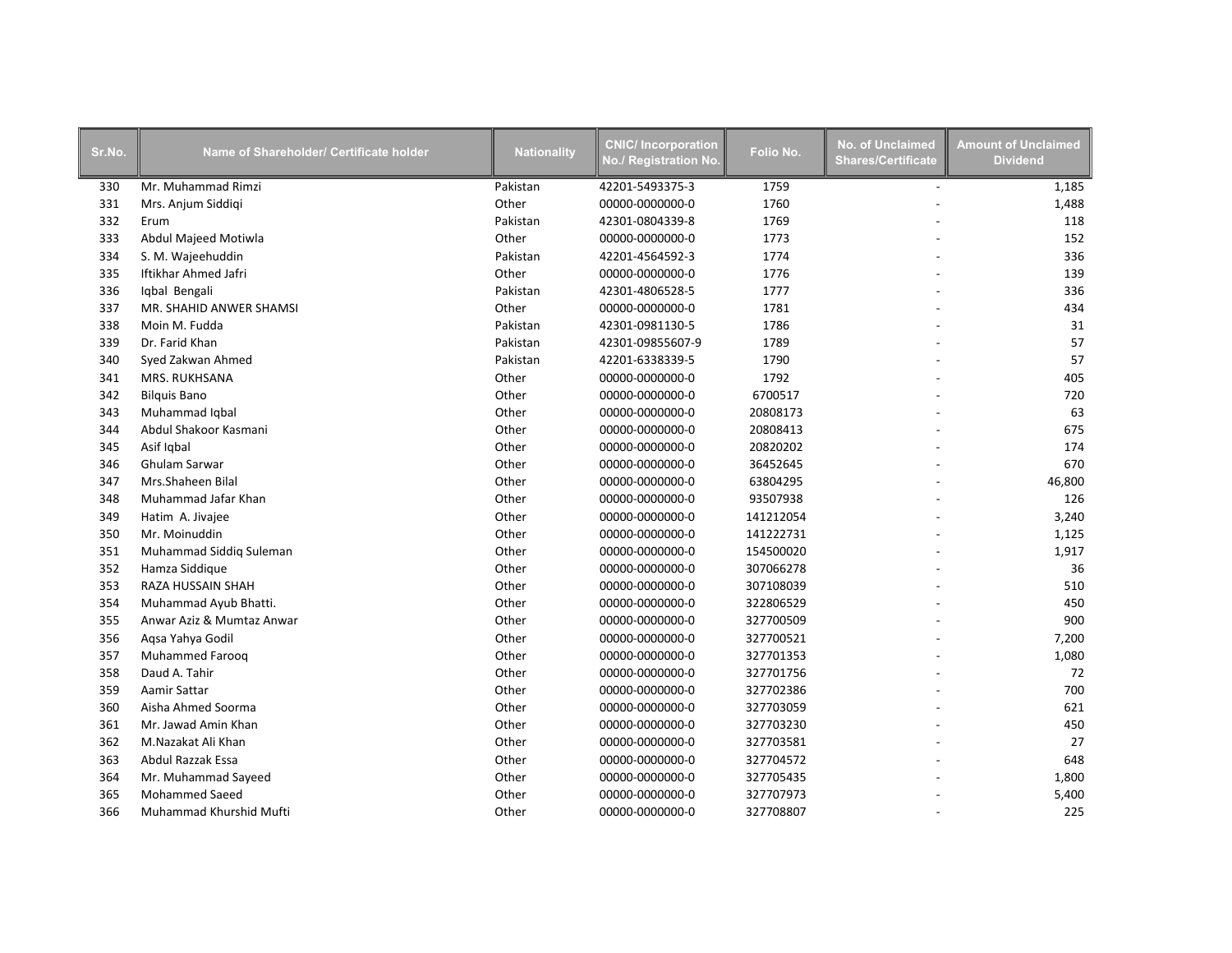| Sr.No. | Name of Shareholder/ Certificate holder | <b>Nationality</b> | <b>CNIC/Incorporation</b><br>No./ Registration No. | Folio No. | <b>No. of Unclaimed</b><br><b>Shares/Certificate</b> | <b>Amount of Unclaimed</b><br><b>Dividend</b> |
|--------|-----------------------------------------|--------------------|----------------------------------------------------|-----------|------------------------------------------------------|-----------------------------------------------|
| 367    | Amanullah                               | Other              | 00000-0000000-0                                    | 327712278 | $\overline{a}$                                       | 2,520                                         |
| 368    | Muhammad Shahid Rasheed                 | Other              | 00000-0000000-0                                    | 327713094 |                                                      | 2,340                                         |
| 369    | Ayesha Tariq                            | Other              | 00000-0000000-0                                    | 327716971 |                                                      | 720                                           |
| 370    | Saleem Ahmed Mirza                      | Other              | 00000-0000000-0                                    | 327719401 |                                                      | 27,000                                        |
| 371    | Asad Ali Khan                           | Other              | 00000-0000000-0                                    | 327722780 |                                                      | 1,827                                         |
| 372    | Foaad Ahmad Tahir/Wjeeha Tahir          | Other              | 00000-0000000-0                                    | 327727466 |                                                      | 252                                           |
| 373    | Mohammad Javed Khan                     | Other              | 00000-0000000-0                                    | 327733194 |                                                      | 351                                           |
| 374    | Mehfooza Yakoob                         | Other              | 00000-0000000-0                                    | 327733280 |                                                      | 8,040                                         |
| 375    | Abdul Majeed Ghazi                      | Other              | 00000-0000000-0                                    | 327736625 |                                                      | 4,024                                         |
| 376    | Muhammad Yunus Patel                    | Other              | 00000-0000000-0                                    | 327745484 |                                                      | 4,375                                         |
| 377    | Mian Farooq Azam                        | Other              | 00000-0000000-0                                    | 345902539 |                                                      | 900                                           |
| 378    | <b>Tariq Najib Choudhry</b>             | Other              | 00000-0000000-0                                    | 352500478 |                                                      | 700                                           |
| 379    | Azra Altaf Ali-Manzur-ul-Haque Hashmi   | Other              | 00000-0000000-0                                    | 352506207 |                                                      | 2,290                                         |
| 380    | Liagat Ali                              | Other              | 00000-0000000-0                                    | 352554568 |                                                      | 2,070                                         |
| 381    | Razia Akbar Ali                         | Pakistan           | 42201-6351280-8                                    | 364032712 |                                                      | 162                                           |
| 382    | <b>Tahir Aziz</b>                       | Other              | 00000-0000000-0                                    | 364081271 |                                                      | 6                                             |
| 383    | <b>FAISAL JIWANI</b>                    | Other              | 00000-0000000-0                                    | 364118800 |                                                      | 840                                           |
| 384    | Sheikh Assad Magbool                    | Other              | 00000-0000000-0                                    | 398800703 |                                                      | 900                                           |
| 385    | Manzoor Ahmad                           | Other              | 00000-0000000-0                                    | 398801347 |                                                      | 504                                           |
| 386    | Waseem Idrees                           | Other              | 00000-0000000-0                                    | 407715387 |                                                      | 569                                           |
| 387    | Majeed Khan Bhatti                      | Other              | 00000-0000000-0                                    | 433305618 |                                                      | 2,268                                         |
| 388    | Haji Abo Baker                          | Other              | 00000-0000000-0                                    | 436613536 |                                                      | 180                                           |
| 389    | Agha Shaheen                            | Other              | 00000-0000000-0                                    | 437401167 |                                                      | 12,213                                        |
| 390    | Ikramullah Fakher                       | Other              | 00000-0000000-0                                    | 442412795 |                                                      | 360                                           |
| 391    | Sqn/Ldr (R) Ahmed Mumtaz Pirzada        | Other              | 00000-0000000-0                                    | 470506631 |                                                      | 4,590                                         |
| 392    | Masroor A. Abbasi                       | Other              | 00000-0000000-0                                    | 470510619 |                                                      | 27                                            |
| 393    | Naseem                                  | Other              | 00000-0000000-0                                    | 489501735 |                                                      | 1,620                                         |
| 394    | <b>Talib Hussain</b>                    | Other              | 00000-0000000-0                                    | 526409097 |                                                      | 45                                            |
| 395    | Muhammad Jamil Anwar Bhatti             | Other              | 00000-0000000-0                                    | 558708397 |                                                      | 1,345                                         |
| 396    | Abdul Majeed Bawany                     | Other              | 00000-0000000-0                                    | 626216026 |                                                      | 3,600                                         |
| 397    | Syed Nasir Jamal                        | Other              | 00000-0000000-0                                    | 711202592 |                                                      | 144                                           |
| 398    | Aba Omer Dhojki                         | Other              | 00000-0000000-0                                    | 711202683 |                                                      | 900                                           |
| 399    | Abdul Karim Suriya                      | Other              | 00000-0000000-0                                    | 711203541 |                                                      | 7,200                                         |
| 400    | Zaituna Y. Shah                         | Other              | 00000-0000000-0                                    | 717902232 |                                                      | 360                                           |
| 401    | Mr. Nazir Hussain                       | Other              | 00000-0000000-0                                    | 729403855 |                                                      | 661                                           |
| 402    | <b>Muhammad Tanveer</b>                 | Other              | 00000-0000000-0                                    | 733601218 |                                                      | 5,220                                         |
| 403    | Shakir                                  | Other              | 00000-0000000-0                                    | 733601481 |                                                      | 45                                            |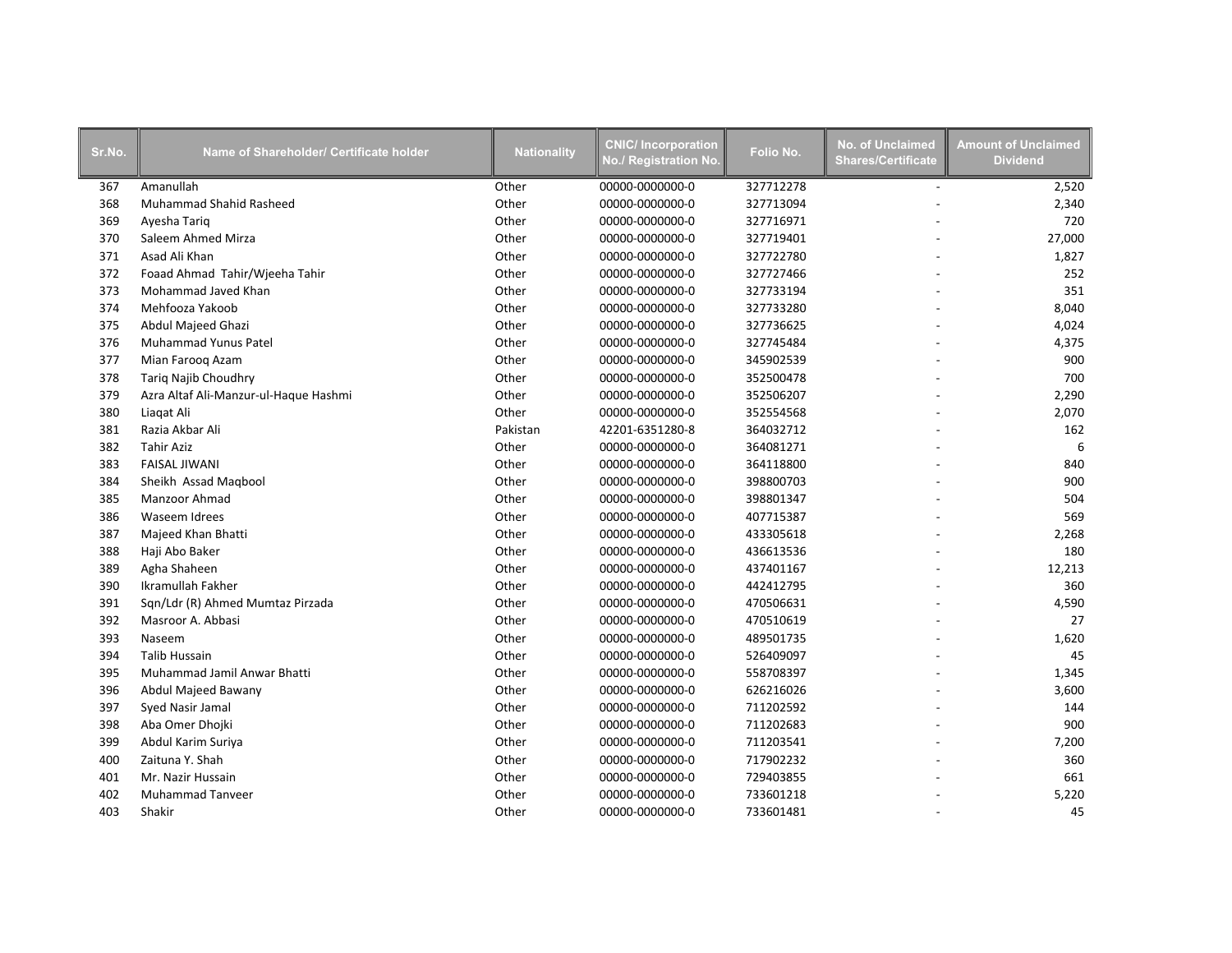| Sr.No. | Name of Shareholder/ Certificate holder | <b>Nationality</b> | <b>CNIC/Incorporation</b><br>No./ Registration No. | Folio No.  | <b>No. of Unclaimed</b><br><b>Shares/Certificate</b> | <b>Amount of Unclaimed</b><br><b>Dividend</b> |
|--------|-----------------------------------------|--------------------|----------------------------------------------------|------------|------------------------------------------------------|-----------------------------------------------|
| 404    | Tahir Muhammed Dandiya                  | Other              | 00000-0000000-0                                    | 734400698  | $\sim$                                               | 14,850                                        |
| 405    | Naila Parekh                            | Other              | 00000-0000000-0                                    | 734401159  |                                                      | 8,760                                         |
| 406    | Firoza                                  | Other              | 00000-0000000-0                                    | 734402827  |                                                      | 8,910                                         |
| 407    | <b>Tanveer Umer</b>                     | Other              | 00000-0000000-0                                    | 919000927  |                                                      | 1,440                                         |
| 408    | Yahya Shahid                            | Pakistan           | 42101-6704745-3                                    | 935024693  |                                                      | 28                                            |
| 409    | Raza Ahmed                              | Other              | 00000-0000000-0                                    | 1054608428 |                                                      | 2,880                                         |
| 410    | Asad Nawaz Khan                         | Other              | 00000-0000000-0                                    | 1061125779 |                                                      | 540                                           |
| 411    | Farida                                  | Other              | 00000-0000000-0                                    | 1138712099 |                                                      | 2,070                                         |
| 412    | Ghulam Murtaza                          | Other              | 00000-0000000-0                                    | 1552075054 |                                                      | 13                                            |
| 413    | MUHAMMAD IQBAL /                        | Other              | 00000-0000000-0                                    | 1826061366 |                                                      | 168                                           |
| 414    | Obaid                                   | Other              | 00000-0000000-0                                    | 3038014492 |                                                      | 18                                            |
| 415    | Jawad Amin Khan                         | Pakistan           | 42301-1514359-5                                    | 3277003230 |                                                      | 900                                           |
| 416    | <b>BADARUDDIN FATEHALI VELLANI</b>      | Other              | 42301-0918221-7                                    | 3277005702 |                                                      | 1,500                                         |
| 417    | <b>Mohammad Yousuf</b>                  | Pakistan           | 42201-3270136-3                                    | 3277010342 |                                                      | 330                                           |
| 418    | Ahadullah/Shahnaz Ahad                  | Pakistan           | 42101-4691780-7                                    | 3277012669 |                                                      | 3,287                                         |
| 419    | Mohammed Javed Memon                    | Other              | 00000-0000000-0                                    | 3277015100 |                                                      | 378                                           |
| 420    | Muhammad Iqbal                          | Pakistan           | 42000-0428038-9                                    | 3277023822 |                                                      | 288                                           |
| 421    | Muhammad Anwar Moosani                  | Pakistan           | 42201-0759497-1                                    | 3277028243 |                                                      | 351                                           |
| 422    | Abdul Majeed Ghazi                      | Pakistan           | 42301-5464866-1                                    | 3277036625 |                                                      | 1,126                                         |
| 423    | AMIN AGENCIES (PVT) LTD                 | Other              | 00000-0000000-0                                    | 3277044600 |                                                      | 1,650                                         |
| 424    | Zubair Ahmed Mufti                      | Other              | 00000-0000000-0                                    | 3277049933 |                                                      | 623                                           |
| 425    | <b>KASHIF DESAI</b>                     | Other              | 42201-7362061-1                                    | 3277062313 |                                                      | 3,300                                         |
| 426    | Ali Muhammad                            | Pakistan           | 42101-8558576-1                                    | 3277069543 |                                                      | 106                                           |
| 427    | MUHAMMAD HARRIS KEE KEE BHAI            | Other              | 42201-8808659-7                                    | 3277069601 |                                                      | 1,223                                         |
| 428    | <b>Faisal Ahad</b>                      | Other              | 00000-0000000-0                                    | 3277071885 |                                                      | 1,390                                         |
| 429    | <b>FAZAL AHMED</b>                      | Other              | 42201-8187602-1                                    | 3277079496 |                                                      | 16                                            |
| 430    | Mian Faroog Azam                        | Other              | 00000-0000000-0                                    | 3459002539 |                                                      | 252                                           |
| 431    | ANSA ZAFAR                              | Other              | 00000-0000000-0                                    | 3525018505 |                                                      | 350                                           |
| 432    | <b>LIAQAT ALI</b>                       | Other              | 35202-2712568-1                                    | 3525054568 |                                                      | 379                                           |
| 433    | Abdul Majeed                            | Pakistan           | 42301-6319756-5                                    | 4085064145 |                                                      | 62                                            |
| 434    | MUHAMMAD ZAHIDIN                        | Pakistan           | 42201-0812561-9                                    | 4143006312 |                                                      | 28                                            |
| 435    | Zaheer Ahmed                            | Other              | 00000-0000000-0                                    | 4333024122 |                                                      | 310                                           |
| 436    | <b>HASHMAT RAI</b>                      | Other              | 00000-0000000-0                                    | 4341014007 |                                                      | 1,120                                         |
| 437    | <b>SHER BANO</b>                        | Other              | 00000-0000000-0                                    | 4374008436 |                                                      | 7,506                                         |
| 438    | MADIHA TUFAIL<br>(445)                  | Other              | 00000-0000000-0                                    | 4457004195 |                                                      | 3,500                                         |
| 439    | Obaid                                   | Pakistan           | 42201-0693939-3                                    | 4457052038 |                                                      | 9                                             |
| 440    | Umair Amanullah                         | Other              | 00000-0000000-0                                    | 4457062789 |                                                      | 360                                           |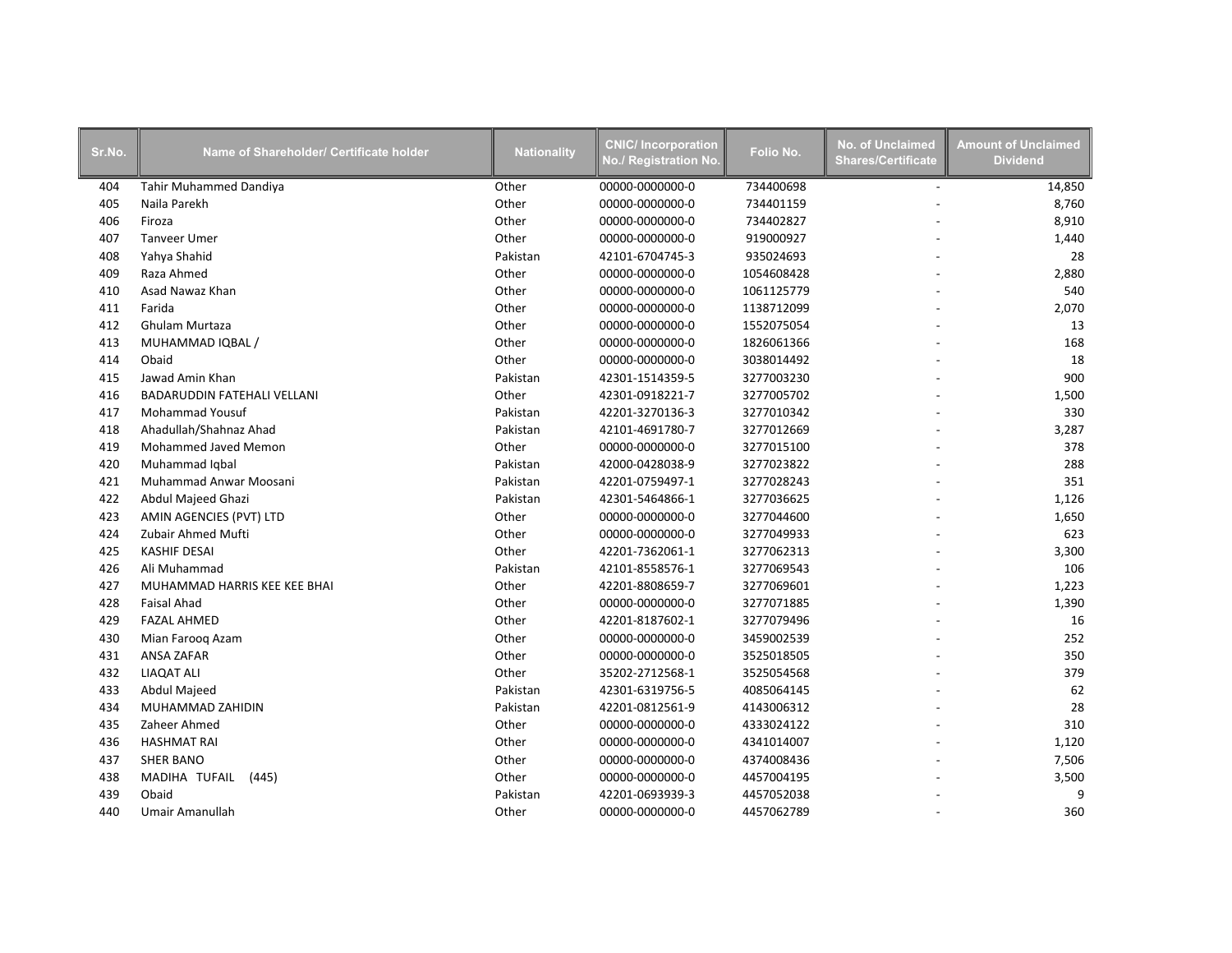| Sr.No. | Name of Shareholder/ Certificate holder | <b>Nationality</b> | <b>CNIC/Incorporation</b><br>No./ Registration No. | Folio No.   | <b>No. of Unclaimed</b><br><b>Shares/Certificate</b> | <b>Amount of Unclaimed</b><br><b>Dividend</b> |
|--------|-----------------------------------------|--------------------|----------------------------------------------------|-------------|------------------------------------------------------|-----------------------------------------------|
| 441    | Saleem                                  | Other              | 00000-0000000-0                                    | 4903005576  | $\overline{\phantom{a}}$                             | 36                                            |
| 442    | <b>ABDUL WAHID</b>                      | Other              | 00000-0000000-0                                    | 4960011024  |                                                      | 586                                           |
| 443    | Malik Amjed Zubair Tiwana               | Other              | 00000-0000000-0                                    | 4978068346  |                                                      | 6,840                                         |
| 444    | MUHAMMAD IRFAN 053-137                  | Other              | 00000-0000000-0                                    | 5348028774  |                                                      | 28                                            |
| 445    | Muhammad Qaiser Amin                    | Pakistan           | 37301-2331054-5                                    | 5546007179  |                                                      | 69                                            |
| 446    | MOHAMMAD SAEED MANSOORI                 | Pakistan           | 42301-9027791-9                                    | 5587020020  |                                                      | 612                                           |
| 447    | Dr. Omar Abdul Monem Yousuf Al Zawawi   | Other              | 00000-0000000-0                                    | 5918003280  |                                                      | 2,566                                         |
| 448    | SIDDIQA BATOOL                          | Pakistan           | 42201-3658774-0                                    | 6122010116  |                                                      | 1,172                                         |
| 449    | <b>Umair Khan</b>                       | Other              | 00000-0000000-0                                    | 6122023416  |                                                      | 36                                            |
| 450    | MUHAMMAD INAM-UL-HAQUE                  | Other              | 00000-0000000-0                                    | 6122048892  |                                                      | 560                                           |
| 451    | <b>ATTIA MUBEEN</b>                     | Other              | 00000-0000000-0                                    | 6122085597  |                                                      | 510                                           |
| 452    | <b>Tofail Ahmed</b>                     | Pakistan           | 42101-8289473-7                                    | 6262030951  |                                                      | 736                                           |
| 453    | Qaisar Abbas Anwar                      | Other              | 00000-0000000-0                                    | 6445025009  |                                                      | 6                                             |
| 454    | Abdul Shakoor Akole                     | Other              | 00000-0000000-0                                    | 6445026213  |                                                      | 2,160                                         |
| 455    | SHAHIDA HAMEED                          | Pakistan           | 42101-1437201-8                                    | 6684091887  |                                                      | 140                                           |
| 456    | <b>HAJI ABDUL HAMEED</b>                | Pakistan           | 42101-1529468-5                                    | 6684091895  |                                                      | 140                                           |
| 457    | SIDRA SULTAN                            | Other              | 00000-0000000-0                                    | 6684096795  |                                                      | 165                                           |
| 458    | <b>TALHA FEROZ</b>                      | Other              | 00000-0000000-0                                    | 6684141922  |                                                      | 6,125                                         |
| 459    | MUHAMMAD IQBAL ADVANI                   | Other              | 00000-0000000-0                                    | 6858010928  |                                                      | 532                                           |
| 460    | Nisar Ahmed Siddiqui                    | Other              | 00000-0000000-0                                    | 6874005181  |                                                      | 219                                           |
| 461    | SYED IQBAL UDDIN GHAZI                  | Pakistan           | 42000-3515132-1                                    | 7054004281  |                                                      | 112                                           |
| 462    | Majida                                  | Other              | 00000-0000000-0                                    | 7112000877  |                                                      | 269                                           |
| 463    | Aba Omer Dhojki                         | Other              | 00000-0000000-0                                    | 7112002683  |                                                      | 360                                           |
| 464    | Abdul Karim Suriya                      | Other              | 00000-0000000-0                                    | 7112003541  |                                                      | 354                                           |
| 465    | <b>Muhammad Feroz</b>                   | Other              | 00000-0000000-0                                    | 7161005467  |                                                      | 9                                             |
| 466    | HUSSAIN MOHD DADABHOY                   | Other              | 42101-1536701-3                                    | 7179000988  |                                                      | 82                                            |
| 467    | <b>HASAN DADABHOY</b>                   | Pakistan           | 42101-5156691-5                                    | 7179003099  |                                                      | 84                                            |
| 468    | Nadir Zaidi                             | Other              | 00000-0000000-0                                    | 7245021910  |                                                      | 310                                           |
| 469    | Nazir Hussain                           | Pakistan           | 35201-1373858-1                                    | 7294003855  |                                                      | 72                                            |
| 470    | MUHAMMAD ALI MAHMOOD                    | Other              | 00000-0000000-0                                    | 7310037149  |                                                      | 2,931                                         |
| 471    | Mrs. Nabila Saqib                       | Pakistan           | 37405-1176070-2                                    | 10231001108 |                                                      | 414                                           |
| 472    | <b>ABDUL HAMEED</b>                     | Pakistan           | 90401-0110657-1                                    | 10629093248 |                                                      | 2,550                                         |
| 473    | ASHIQ HUSSAIN                           | Other              | 00000-0000000-0                                    | 11072003210 |                                                      | 44                                            |
| 474    | Farida                                  | Other              | 00000-0000000-0                                    | 11387012099 |                                                      | 420                                           |
| 475    | Babar                                   | Other              | 00000-0000000-0                                    | 11387024698 |                                                      | 900                                           |
| 476    | FIKE HASSAN MALICK                      | Other              | 00000-0000000-0                                    | 11643001560 |                                                      | 2,800                                         |
| 477    | MAHJABEEN SARWAT                        | Pakistan           | 35202-5883077-6                                    | 11759000965 |                                                      | 560                                           |